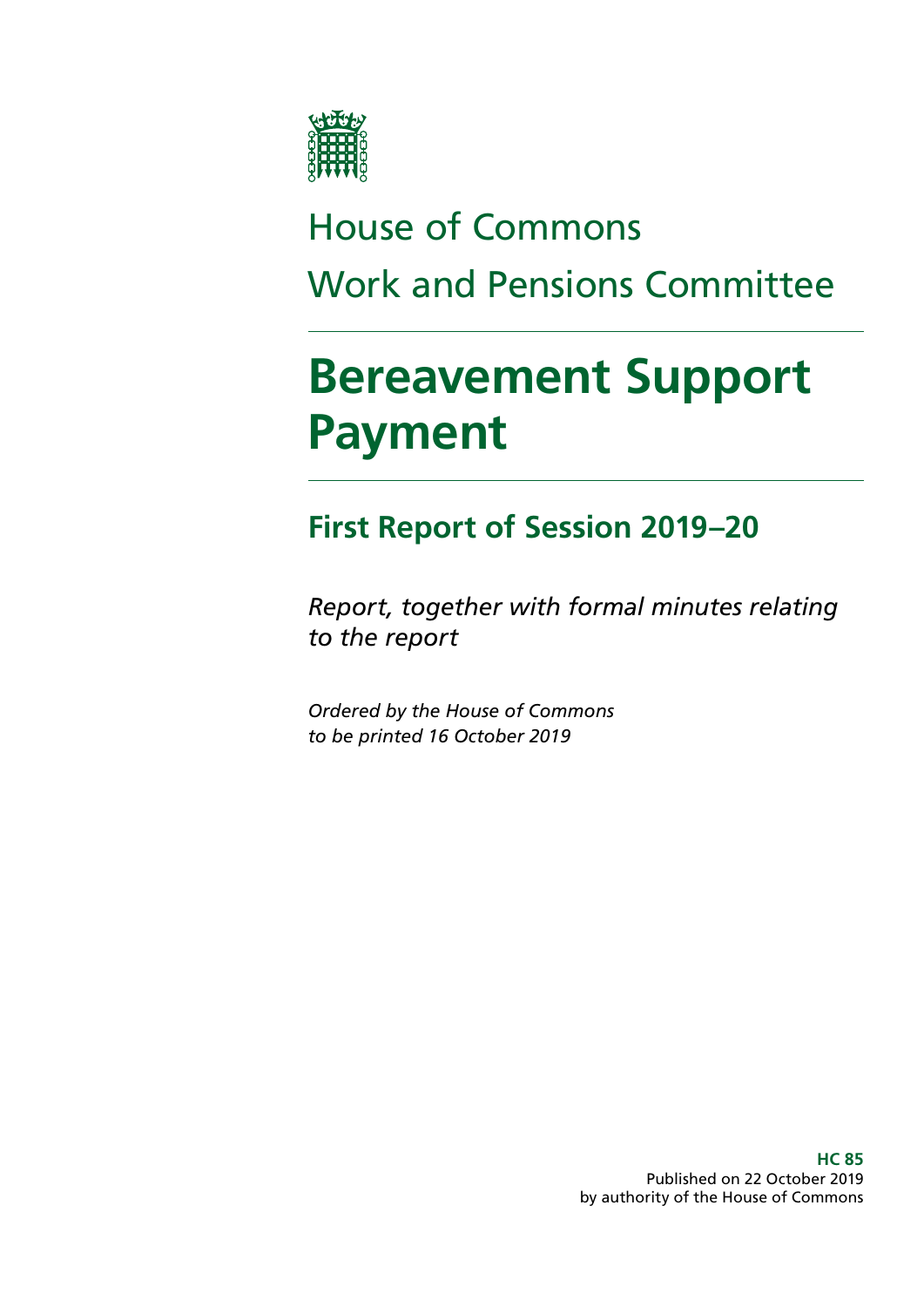#### **Work and Pensions Committee**

The Work and Pensions Committee is appointed by the House of Commons to examine the expenditure, administration, and policy of the Department for Work and Pensions and its associated public bodies.

#### **Current membership**

[Frank Field MP](https://www.parliament.uk/biographies/commons/frank-field/478) (*Independent, Birkenhead*) (Chair) [Heidi Allen MP](https://www.parliament.uk/biographies/commons/heidi-allen/4516) (*Liberal Democrat, South Cambridgeshire*) [Jack Brereton MP](https://www.parliament.uk/biographies/commons/jack-brereton/4643) (*Conservative, Stoke-on-Trent South*) [Neil Coyle MP](https://www.parliament.uk/biographies/commons/neil-coyle/4368) (*Labour, Bermondsey and Old Southwark*) [Rosie Duffield MP](https://www.parliament.uk/biographies/commons/rosie-duffield/4616) (*Labour, Canterbury*) [Ruth George MP](https://www.parliament.uk/biographies/commons/ruth-george/4662) (*Labour, High Peak*) [Steve McCabe MP](https://www.parliament.uk/biographies/commons/steve-mccabe/298) (*Labour, Birmingham, Selly Oak*) [Nigel Mills MP](https://www.parliament.uk/biographies/commons/nigel-mills/4136) (*Conservative, Amber Valley*) [Anna Soubry MP](https://www.parliament.uk/biographies/commons/anna-soubry/3938) (*The Independent Group for Change, Broxtowe*) [Chris Stephens MP](https://www.parliament.uk/biographies/commons/chris-stephens/4463) (*Scottish National Party, Glasgow South West*) [Derek Thomas MP](https://www.parliament.uk/biographies/commons/derek-thomas/4532) (*Conservative, St Ives*)

#### **Powers**

The Committee is one of the departmental select committees, the powers of which are set out in House of Commons Standing Orders, principally in SO No 152. These are available on the internet via [www.parliament.uk.](https://www.parliament.uk/)

#### **Publication**

© Parliamentary Copyright House of Commons 2019. This publication may be reproduced under the terms of the Open Parliament Licence, which is published at [www.parliament.uk/copyright/.](https://www.parliament.uk/copyright/)

Committee reports are published on the [publications page](https://www.parliament.uk/business/committees/committees-a-z/commons-select/work-and-pensions-committee/inquiries/parliament-2017/inquiry/publications/) of the Committee's website and in print by Order of the House.

Evidence relating to this report is published on the [inquiry page](https://www.parliament.uk/business/committees/committees-a-z/commons-select/work-and-pensions-committee/inquiries/parliament-2017/inquiry3/publications/) of the Committee's website.

#### **Committee staff**

The current staff of the Committee are Zoë Backhouse (Assistant Clerk), Jessica Bridges Palmer (Senior Media and Policy Officer), Michelle Garratty (Committee Assistant), Esther Goosey (Senior Committee Assistant), Anne-Marie Griffiths (Clerk), Libby McEnhill and James Mirza Davies (Senior Committee Specialists), Aisling Munnelly (Assistant Policy Analyst), and Stuart Ramsay (Second Clerk).

#### **Contacts**

All correspondence should be addressed to the Clerk of the Work and Pensions Committee, House of Commons, London SW1A 0AA. The telephone number for general enquiries is 020 7219 8976; the Committee's email address is [workpencom@parliament.uk](mailto:workpencom%40parliament.uk?subject=)

You can follow the Committee on Twitter using [@CommonsWorkPen](https://twitter.com/CommonsWorkPen)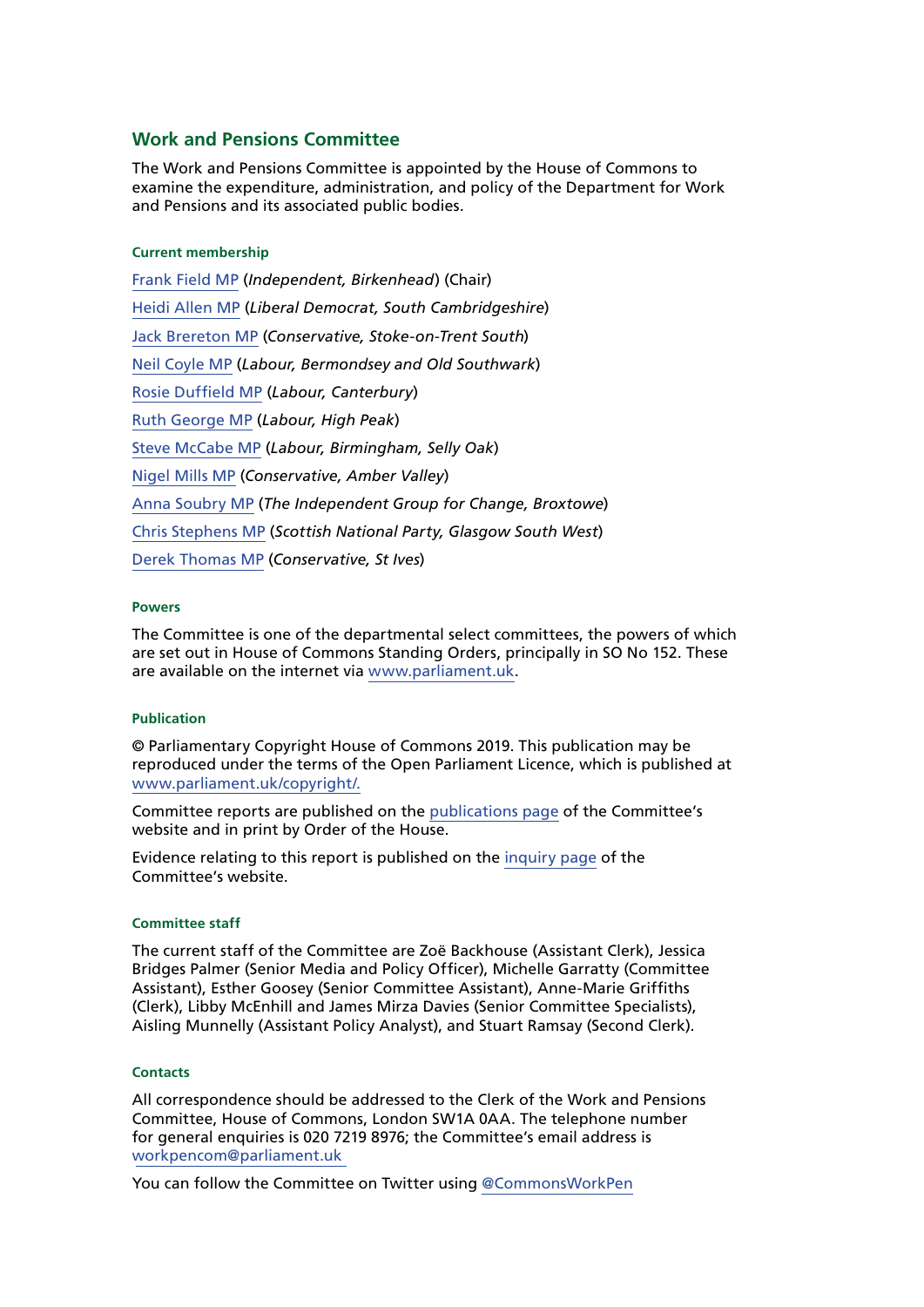## **Contents**

| <b>Summary</b> |                                                                  | 3  |
|----------------|------------------------------------------------------------------|----|
|                | <b>Evaluating Bereavement Support Payment</b>                    | 3  |
|                | Cohabitation and eligibility for Bereavement Support Payment     | 3  |
|                | Duration of Bereavement Support Payment                          | 4  |
|                | <b>Claiming Bereavement Support Payment</b>                      | 4  |
| 1              | <b>Bereavement Support Payment</b>                               | 7  |
|                | Development of Bereavement Support Payment                       | 8  |
|                | Our inquiry                                                      | 10 |
| $\mathbf{z}$   | How is Bereavement Support Payment working?                      | 11 |
|                | How is Bereavement Support Payment used?                         | 11 |
|                | <b>Evaluating Bereavement Support Payment</b>                    | 12 |
|                | Savings                                                          | 13 |
|                | <b>Duration</b>                                                  | 13 |
|                | <b>Claiming Bereavement Support Payment</b>                      | 15 |
|                | <b>Interaction with Universal Credit</b>                         | 17 |
|                | Universal Credit conditionality                                  | 18 |
| 3              | <b>Cohabitees and eligibility</b>                                | 20 |
|                | Our predecessor Committee's report                               | 20 |
|                | <b>Cohabitation and Bereavement Support Payment</b>              | 20 |
|                | The McLaughlin judgment                                          | 23 |
|                | Legislative options open to the Government                       | 24 |
|                | Policy options to extend eligibility to bereaved cohabitees      | 25 |
|                | Making children directly eligible                                | 25 |
|                | Recognising cohabitation                                         | 26 |
|                | <b>Conclusions and recommendations</b>                           | 28 |
|                | <b>Formal minutes</b>                                            | 31 |
|                | <b>Witnesses</b>                                                 | 32 |
|                | <b>Published written evidence</b>                                | 33 |
|                | List of Reports from the Committee during the current Parliament | 34 |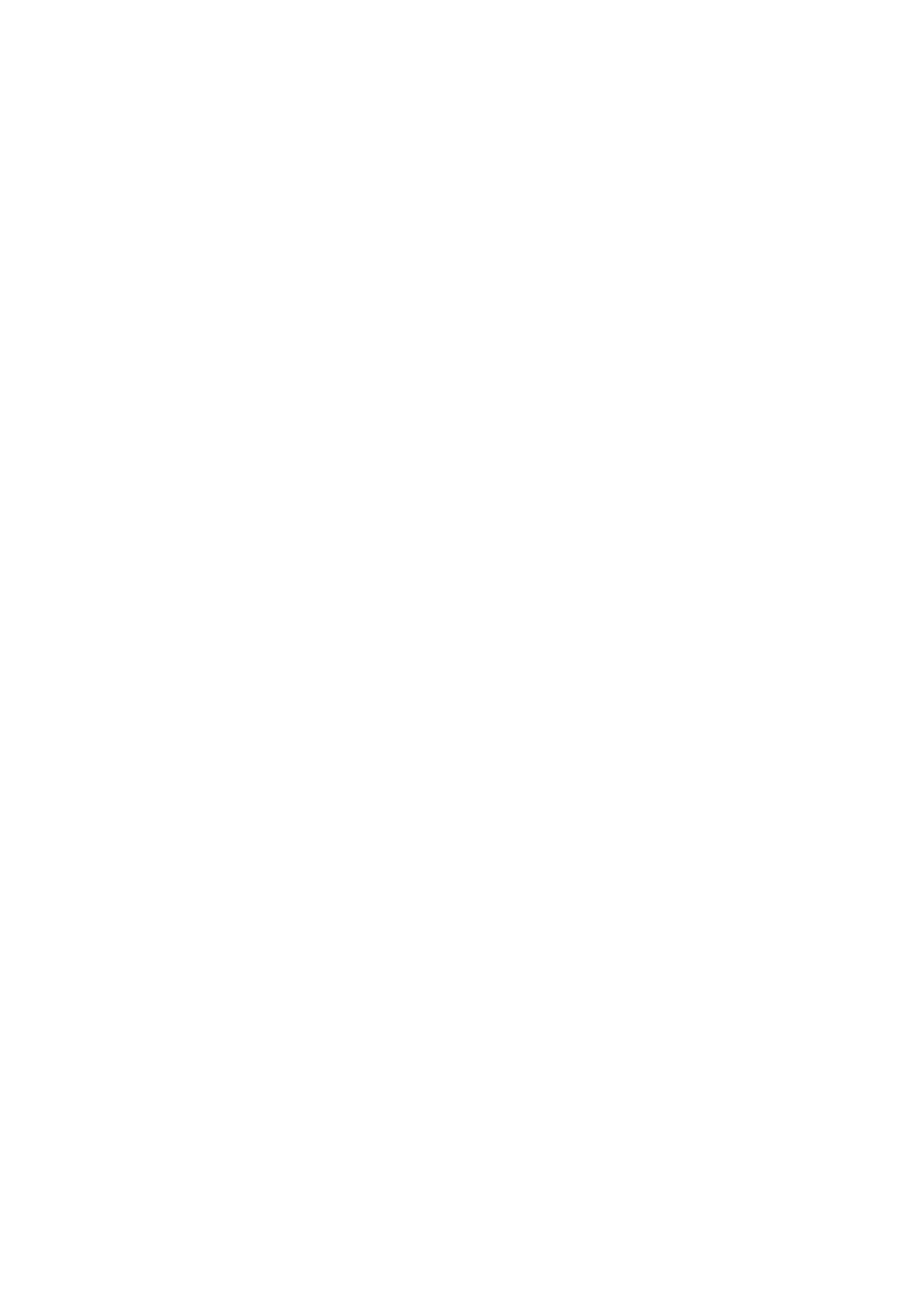## <span id="page-4-0"></span>Summary

Bereavement Support Payment (BSP) is the Government's main bereavement benefit. When someone dies BSP is paid to their surviving spouse or civil partner. It is made up of a lump sum payment followed by up to 18 monthly payments. BSP has two rates, depending on whether the surviving spouse or civil partner is eligible for child benefit (higher rate) or not (lower rate).

Bereavement Support Payment provides vital support for people at a difficult time in their lives, which often creates financial pressures. The BSP lump sum is often used to meet one-off costs such as a funeral, or to pay off a mortgage or debts, and the monthly payments to help meet new daily living costs.

## **Evaluating Bereavement Support Payment**

The Department for Work and Pensions (DWP/the Department) told us that it plans formally to evaluate Bereavement Support Payment when it has sufficient data. The Minister could not tell us, however, when this was likely to be. It is not clear to us why, given that according to the Department's own estimates there have been almost 100,000 BSP claims since the benefit was introduced in 2017, the Department thinks that the evidence base is not yet adequate. The Department should begin to evaluate Bereavement Support Payment at the beginning of 2020.

## **Cohabitation and eligibility for Bereavement Support Payment**

The Government has argued that extending eligibility for Bereavement Support Payment to bereaved cohabitees would create complexities, arguing that cohabitation is "not a straightforward concept" and could lead to "multiple claims". Cohabitation is, however, already a familiar concept in the benefits system.

Bereaved cohabitees with dependent children face similar costs of bereavement to other families—exactly the sort of costs that BSP is intended to mitigate. Losing a parent or a partner is devastating regardless of whether the surviving parent was married or cohabiting. There is no good reason to deny Bereavement Support Payment to families with unmarried couples. The Government needs urgently to rectify this injustice.

The Government has not yet responded to the Supreme Court's ruling in the McLaughlin case—which found that the Government's policy not to pay Widowed Parent's Allowance to bereaved cohabitees with dependent children was incompatible with the European Convention on Human Rights—over a year after it was given.<sup>1</sup> The Minister told us that the Government was committed to resolving the incompatibility but that it had not yet identified a suitable solution.

The McLaughlin ruling did not apply directly to Bereavement Support Payment, but the same central principle applies. The fact that BSP is paid at a higher rate to those

<sup>1</sup> Widowed Parent's Allowance is a bereavement benefit paid to a surviving spouse or civil partner of a person who died before 6 April 2017, where they are eligible for child benefit for at least one child and the person who died was their parent. BSP replaced Widowed Parent's Allowance (and two other bereavement benefits) from 6 April 2017.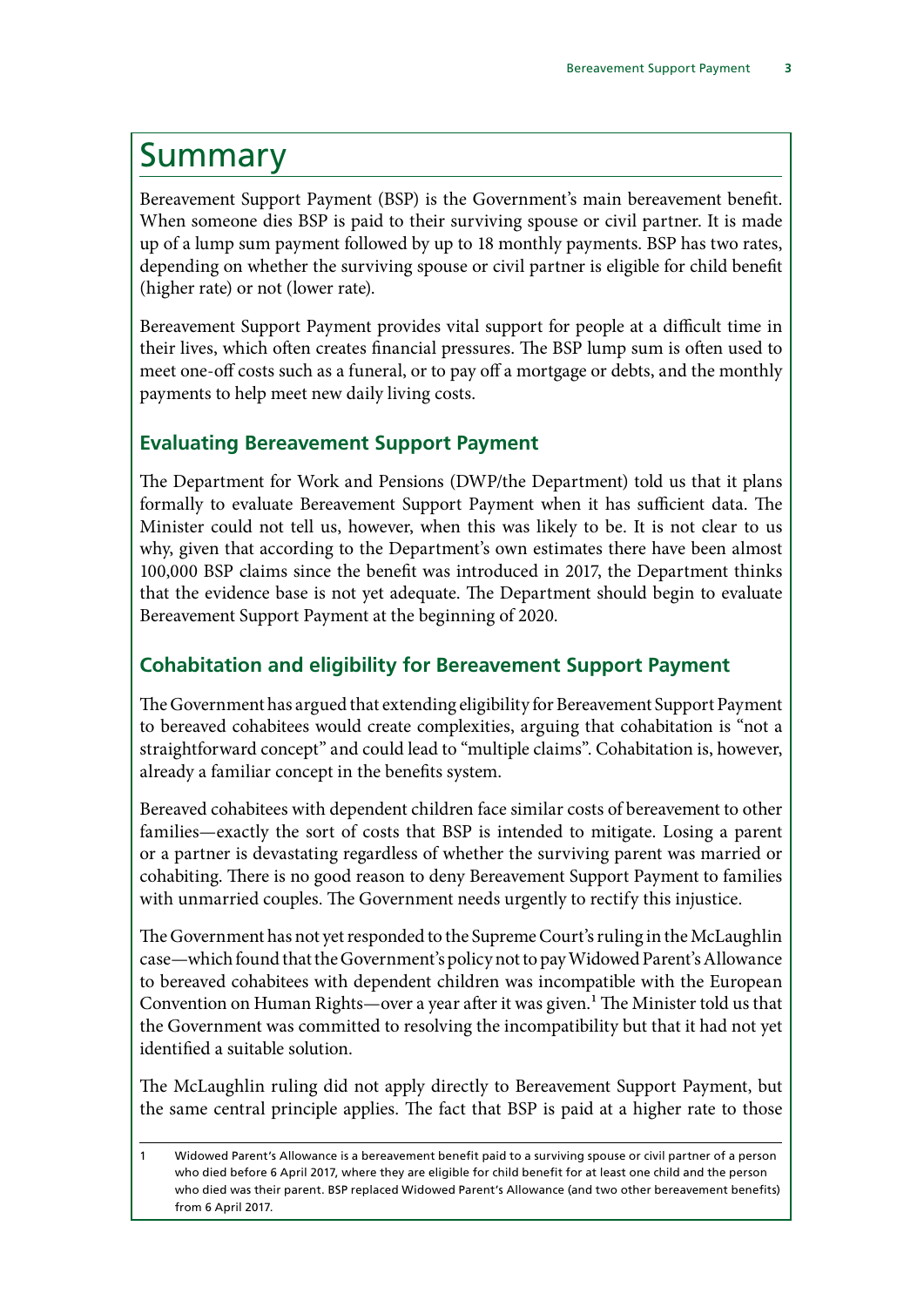<span id="page-5-0"></span>with dependent children must be because the Government assumes those families face higher immediate costs as a result of bereavement. The financial cost of the death of a parent to families with dependent children is no less because their parents were not married. The Government should respond by making cohabitees eligible both for Widowed Parent's Allowance and Bereavement Support Payment having failed to come up with any alternative to this practical solution.

There are several possible ways to do this. One option would be to make bereaved children directly eligible for bereavement benefits, which can then be claimed by the surviving partner on their behalf. This is common in European countries, although the Minister told us he was not currently considering this option. This option would resolve the issue of marital status but would exclude bereaved cohabitees without dependent children. The Government could alternatively simply recognise cohabitation, for example, as it has done in its proposal for a draft Remedial Order to the Fatal Accidents Act 1976. However, each option may have potential unintended consequences.

The Minister told us that the delay in responding to the ruling was necessary to "ensure that we make the right decision" given the potential for unintended consequences. We regret that the Department has not shown this caution in its approach to the introduction and rollout of Universal Credit, the Government's flagship reform of social security. An obvious option would be to consult on the best way to make cohabitees eligible for bereavement benefits, which could bring any unintended consequences to light, and allow the Government to draw upon the widest base of expertise. It is unclear why the Department has not yet produced a consultation on this issue given it claims it is very difficult to solve.

## **Duration of Bereavement Support Payment**

The monthly payments of BSP are paid for 18 months. The Department told us that the benefit was not paid for longer because it was designed only to meet the immediate costs that would arise from a bereavement and was not intended as a longer-term replacement for income. However, 18 months is not long enough for many bereaved families to adjust to their new circumstances. The costs arising from a bereavement can continue for a long period—in many cases longer than 18 months. The Department should consider extending the period for which BSP is paid.

## **Claiming Bereavement Support Payment**

Bereavement Support Payment must be claimed within three months of the death to receive monthly payments for the full 18 months. Claims can be made up to 21 months after the death, but the payments will then be reduced. The short time limit for applying for BSP means that it is too easy for potential claimants to miss out on vital support at what can be a very difficult time to manage for many people. The Government should increase the time limit for full entitlement to at least six months and take further evidence on the most appropriate time limit for making an application during their evaluation of BSP.

The duration for which BSP is paid recognises, to some extent, the devastating impact that the death of a parent or carer can have on a household and the time needed to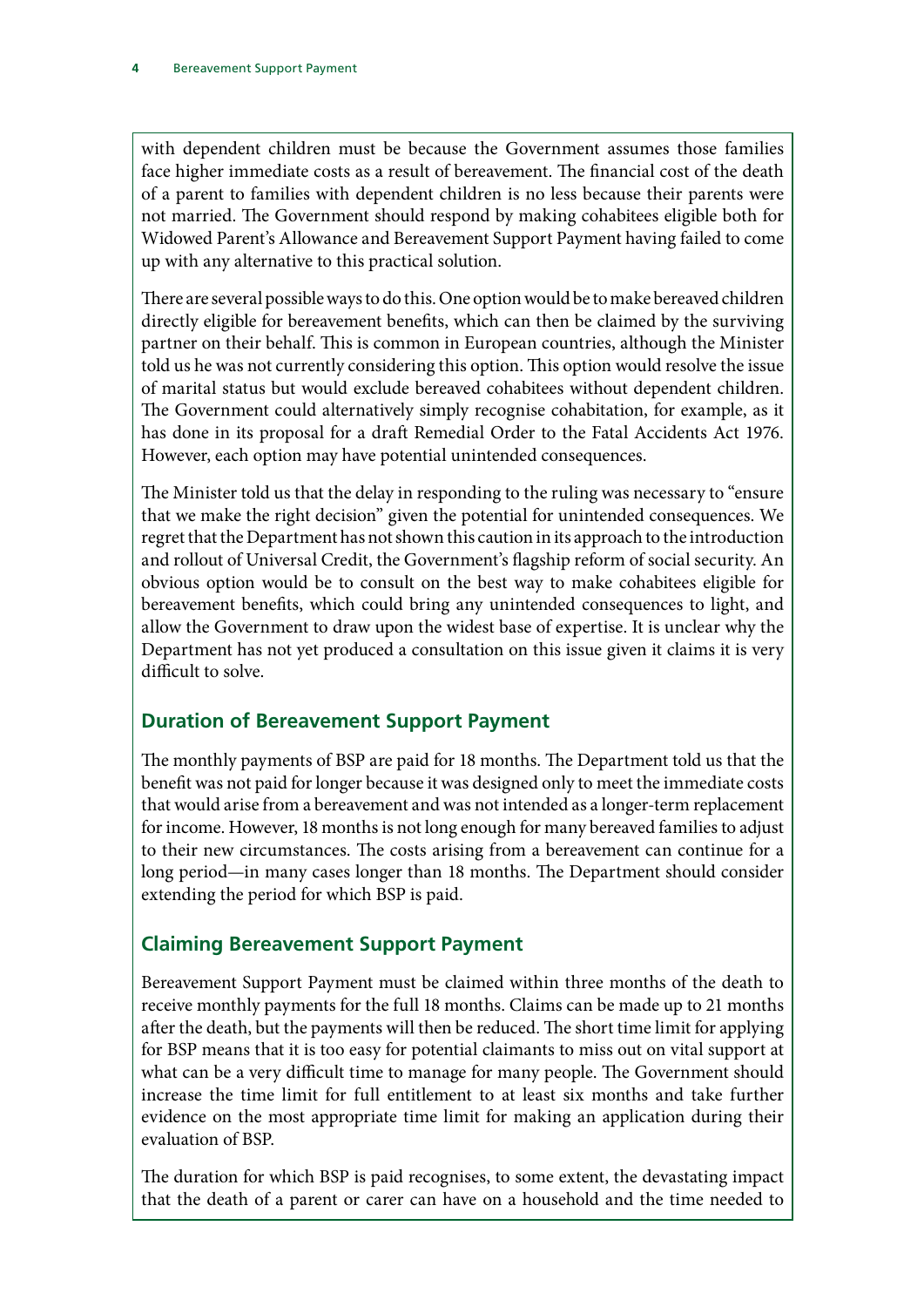adjust. Universal Credit claimants whose partner dies are usually required to look for work after six months. For some this may be appropriate but for many people, this will be far too short. It may fail to take account of individuals' different circumstances and the potential effect of bereavement on their lives. We recommend that Work Coaches are given the discretion to lift work-related requirements for bereaved Universal Credit claimants for up to 18 months after the six month "easement".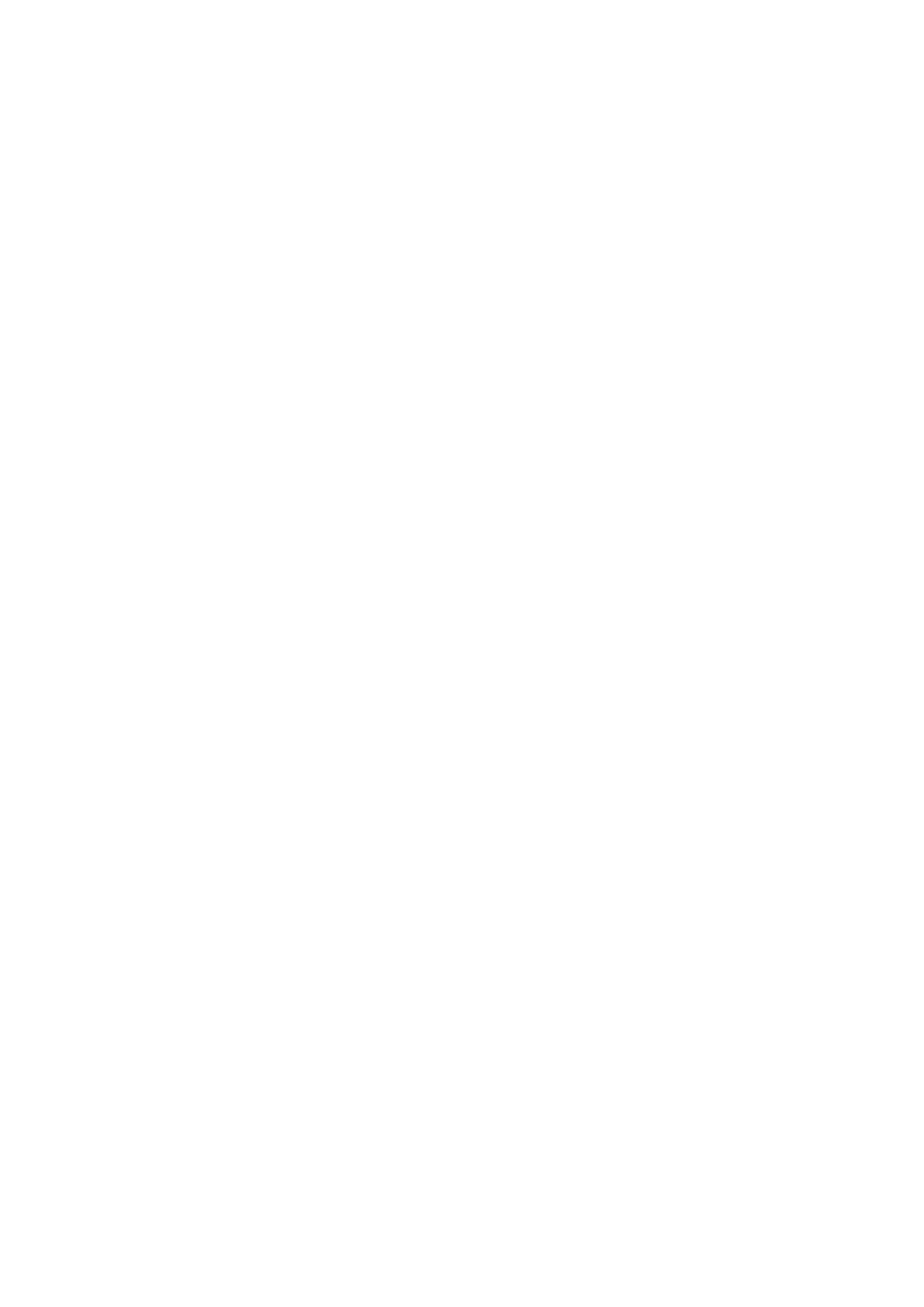## <span id="page-8-0"></span>**1** Bereavement Support Payment

1. Bereavement Support Payment (BSP) is the Government's main bereavement benefit. It was introduced on 6 April 2017. BSP replaces three previous bereavement benefits— Bereavement Payment, Bereavement Allowance, and Widowed Parent's Allowance.<sup>2</sup> The table below sets out the main differences between Bereavement Support Payment and legacy bereavement benefits:

|                                            | <b>Legacy bereavement benefits</b>                                                                                                                                                                                                                                        | <b>Bereavement Support</b><br><b>Payment</b>                                                                                                                                                                  |
|--------------------------------------------|---------------------------------------------------------------------------------------------------------------------------------------------------------------------------------------------------------------------------------------------------------------------------|---------------------------------------------------------------------------------------------------------------------------------------------------------------------------------------------------------------|
| Components                                 | Bereavement Payment (BP)<br><b>Bereavement Allowance (BA)</b><br><b>Widowed Parent's Allowance</b><br>(WPA)                                                                                                                                                               | <b>Bereavement Support</b><br>Payment (BSP)                                                                                                                                                                   |
| Payment period                             | BP-one off lump sum<br>BA-52 weeks<br><b>WPA-Until Child Benefit (CHB)</b><br>ceases                                                                                                                                                                                      | Up to 18 months                                                                                                                                                                                               |
| Rate of payment                            | BP-lump sum £2,000<br><b>BA-depends on age when</b><br>bereaved and the deceased<br>person's NI record. Maximum<br>amounts £34.11 a week at age<br>45 to £113.70 a week for those<br>aged 55 or over<br>WPA-up to £108.30 a week,<br>depending on deceased's NI<br>record | £3,500 initial payment $+$<br>£350 per month for up to<br>18 months for those with<br>dependent children<br>£2,500 initial payment $+$<br>£100 per month for up to 18<br>months for those without<br>children |
| Widowed parents                            | WPA ceases once CHB award<br>ceases                                                                                                                                                                                                                                       | No change of rate if child is<br>no longer included in CHB<br>award                                                                                                                                           |
| Have to be married/in<br>civil partnership | Yes                                                                                                                                                                                                                                                                       | Yes                                                                                                                                                                                                           |

| Table 1: Main differences between legacy bereavement benefits and Bereavement Support |  |
|---------------------------------------------------------------------------------------|--|
| Payment                                                                               |  |

<sup>2</sup> As of February 2019, there are 32,381 people claiming Widowed Parent's Allowance, receiving £112.39 per week on average (DWP, Stat-Xplore). Some people may still be eligible for Bereavement Payment, but DWP does not publish any Official Statistics on how many people receive Bereavement Payment. There are no longer any active claims of Bereavement Allowance.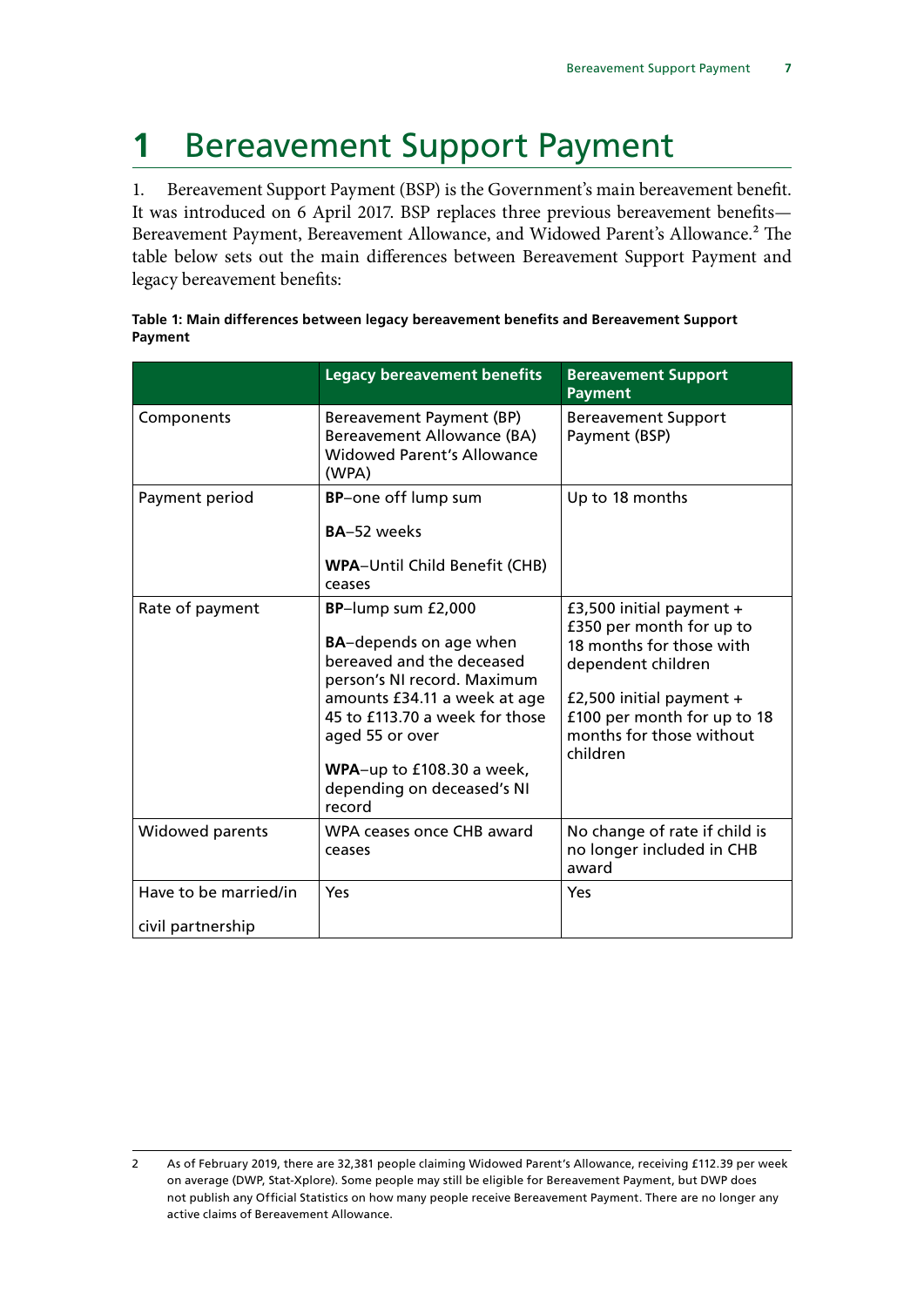<span id="page-9-0"></span>

|                                                                                                     | <b>Legacy bereavement benefits</b>                                                                                                                                                                                                                                                                           | <b>Bereavement Support</b><br><b>Payment</b>                                                                                                            |
|-----------------------------------------------------------------------------------------------------|--------------------------------------------------------------------------------------------------------------------------------------------------------------------------------------------------------------------------------------------------------------------------------------------------------------|---------------------------------------------------------------------------------------------------------------------------------------------------------|
| Age requirements                                                                                    | <b>BA-no entitlement if under</b><br>age 45 and age related<br>payment from 45 to State<br>Pension Age (SPA)<br>WPA-No entitlement once<br>claimant reaches SPA<br><b>BP-No entitlement if claimant</b><br>is over SPA and the late spouse<br>was entitled to a Category A<br>State pension at date of death | No-Marrying, cohabiting or<br>entering a civil partnership<br>does not affect payments.                                                                 |
| <b>Contribution conditions</b>                                                                      | Complex-range of<br>contribution conditions apply<br>to existing benefits                                                                                                                                                                                                                                    | Simplified-only 1<br>contribution condition will<br>apply to BSP                                                                                        |
| Taxable                                                                                             | Yes, except for BP                                                                                                                                                                                                                                                                                           | No, all payments are tax-free                                                                                                                           |
| Affects payment<br>levels or eligibility for<br>income-related benefits<br>such as Universal Credit | Yes                                                                                                                                                                                                                                                                                                          | <b>No</b>                                                                                                                                               |
| <b>Annual increases</b><br>awarded                                                                  | Yes                                                                                                                                                                                                                                                                                                          | The rates of BSP may be<br>subject to periodic review<br>however once the award is<br>made the amount will remain<br>the same until the award<br>ceases |
| Affected by remarriage/<br>repartnering/living<br>with another                                      | Yes-payments cease                                                                                                                                                                                                                                                                                           | Nο                                                                                                                                                      |

Source: House of Commons Library, [Bereavement Support Payment,](https://researchbriefings.parliament.uk/ResearchBriefing/Summary/CBP-7887) CBP-7887

2. Bereavement Support Payment is paid to a surviving spouse or civil partner. It is made up of a lump sum payment followed by up to 18 monthly payments. BSP has two rates, depending on whether the surviving spouse or civil partner is eligible for child benefit. If they are, they are entitled to the higher rate; if not, they are entitled only to the lower rate. The current rates of BSP are set out in Table 2 below.

#### **Table 2: Rates of Bereavement Support Payment**

|              | Initial lump sum | Monthly payments |
|--------------|------------------|------------------|
| Higher rate  | £3,500           | £350             |
| l Lower rate | £2,500           | £100             |

Source: [GOV.UK: Bereavement Support Payment](https://www.gov.uk/bereavement-support-payment/what-youll-get)

### **Development of Bereavement Support Payment**

3. Bereavement Support Payment is intended to help people meet the immediate additional financial costs faced following a bereavement. Unlike benefits such as Universal Credit, it is not intended as a longer-term replacement for income.<sup>3</sup>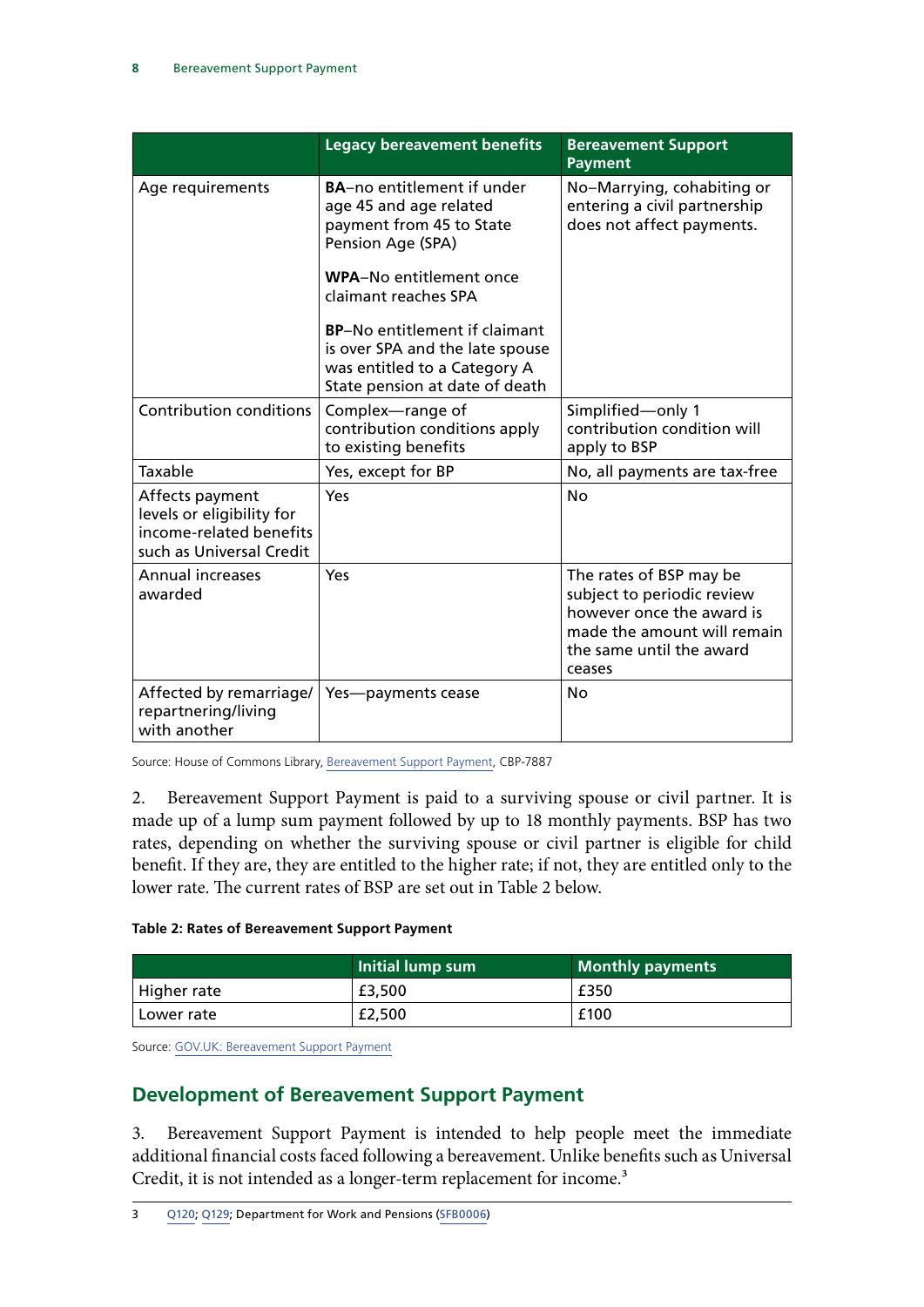4. The Government set out its objectives for Bereavement Support Payment in its 2011 consultation paper, *Bereavement Benefit for the 21st Century*.4 These objectives were:

- a) to simplify the payment and contribution conditions;
- b) to make bereavement benefits more accessible; and
- c) for the system to be fair to both the claimant and the taxpayer whilst promoting self-dependency.<sup>5</sup>

5. Our predecessor Committee published its report on bereavement benefits, *Support for the bereaved,* in 2016. At that time, Bereavement Support Payment was being designed but had not yet been implemented. Our predecessor Committee welcomed the Government's proposals. However, it recommended that the Department, on a cost-neutral basis, reduce the initial lump sum payment and monthly instalment rates set out in its consultation so that the monthly payments would be paid over 18 months, rather than 12.<sup>6</sup> The Government accepted this recommendation. Our predecessor Committee also recommended that Bereavement Support Payment be paid to bereaved cohabitees with dependent children. The Government rejected this recommendation.<sup>7</sup>

#### **Box 1: Our predecessor Committee's conclusions and recommendations on Bereavement Support Payment in** *Support for the bereaved*

We broadly welcome the Government's proposed reforms to bereavement benefits. Many of the changes are overdue. There are three areas, however, that merit further consideration by the Government: the treatment of bereaved cohabitees with children, the length of the new BSP and interactions with Universal Credit. (Paragraph 73)

Bereaved parents face increased expenses because of their responsibility to their children. The needs of bereaved children of cohabiting parents are no different to those whose parents were married or in a civil partnership. Penalising children on the grounds of the marital status of their parents is unjust. (Paragraph 83)

The cost of extending the Bereavement Support Payment to cohabitees with dependent children is low, relative to the overall cost of the system. The reforms are also projected to deliver a medium-term saving to the Department, and the cost to HMRC is uncertain. The reform was not designed to save money, but savings are predicted to increase. Following a recent case in Northern Ireland, the DWP may be forced to reverse its position and we urge the Department to take positive action now rather than wait for a challenge in the courts. *We recommend that the Bereavement Support Payment be extended to cohabiting couples with dependent children, using medium-term savings from the bereavement benefits reform.* (Paragraph 87)

The financial impact of bereavement can, and often will, last much longer than one year or 18 months. Stopping after a year is particularly problematic however, as it is the anniversary of the death. We are also unconvinced by the argument that a longer

6 Work and Pensions Committee, [Support for the bereaved](https://publications.parliament.uk/pa/cm201516/cmselect/cmworpen/551/551.pdf), Ninth Report of Session 2015–16 (HC 551), para 95

<sup>4</sup> GOV.UK, [Bereavement Benefit for the 21st Century](https://www.gov.uk/government/consultations/bereavement-benefit-for-the-21st-century)

<sup>5</sup> Department for Work and Pensions ([SFB0006](http://data.parliament.uk/writtenevidence/committeeevidence.svc/evidencedocument/work-and-pensions-committee/support-for-the-bereaved/written/102155.html))

<sup>7</sup> Work and Pensions Committee, [Support for the bereaved](https://publications.parliament.uk/pa/cm201516/cmselect/cmworpen/551/551.pdf), Ninth Report of Session 2015–16 (HC 551), para 87; Work and Pensions Committee, [Support for the bereaved: Government Response to the Committee's Ninth](https://publications.parliament.uk/pa/cm201617/cmselect/cmworpen/230/230.pdf)  [Report of Session 2015–16,](https://publications.parliament.uk/pa/cm201617/cmselect/cmworpen/230/230.pdf) Second Special Report of Session 2016–16 (HC 230)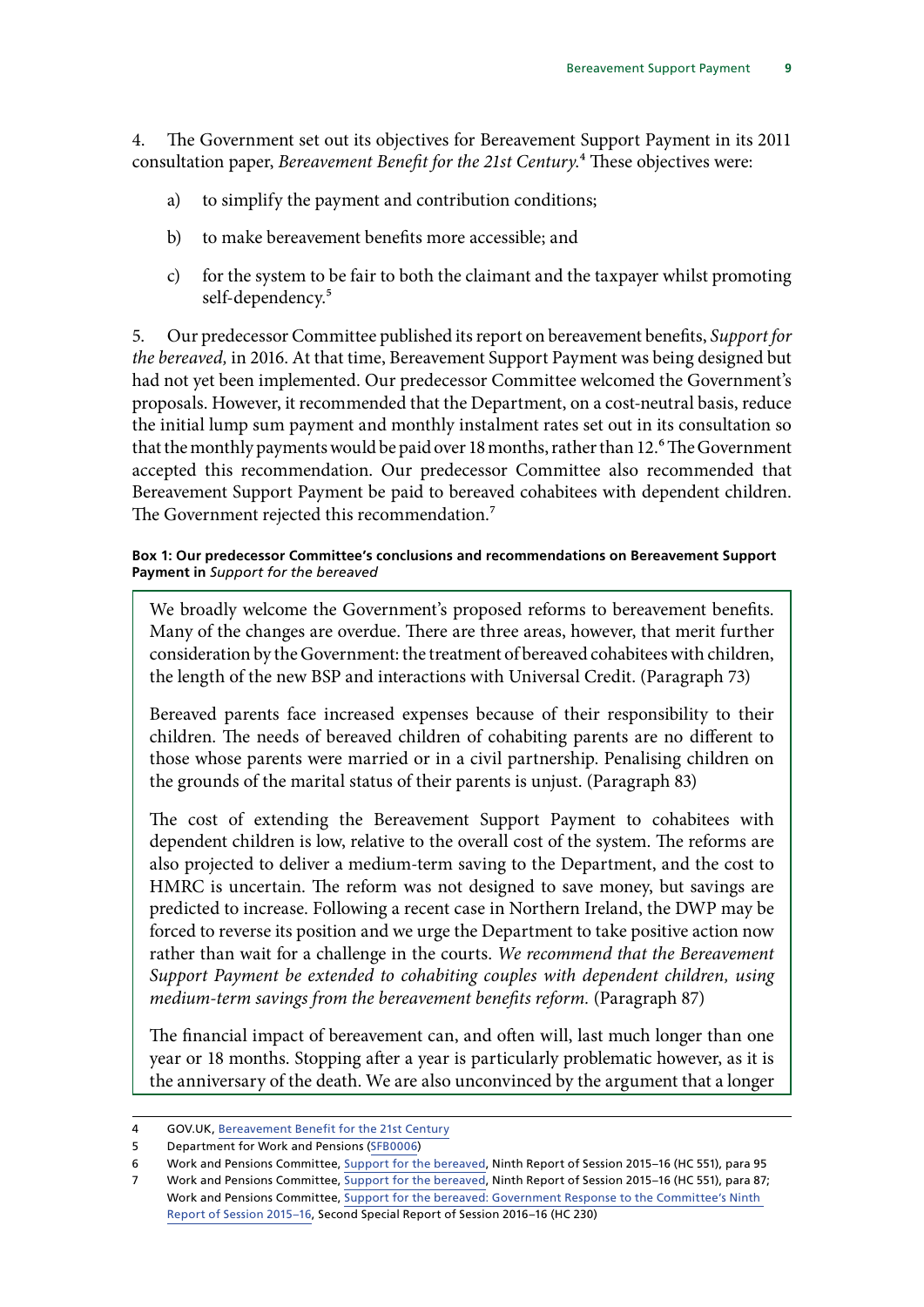<span id="page-11-0"></span>period of monthly payments would be administratively more complex and expensive. *We recommend that the Department adopt a cost-neutral method of extending the BSP to 18 months through a reduction in the lump-sum payment. The Department should consider extending the monthly payments further, as part of its forthcoming review.* (Paragraph 95)

Source: Work and Pensions Committee, Support for the bereaved, Ninth Report of Session 2015–16 (HC 551)

## **Our inquiry**

6. We launched our inquiry two years after Bereavement Support Payment was first introduced. We wanted to find out how well BSP was working for claimants, and how it could be improved. We are very grateful to all the individuals and organisations who gave evidence to the inquiry. We are particularly grateful to Joana Crookall, Kathryn Ford, Nikki Haxton-Jones, Joana Niemeyer, Fiona Shakesby, and Lalena Walkley, who shared with us their personal experiences after the death of their partners.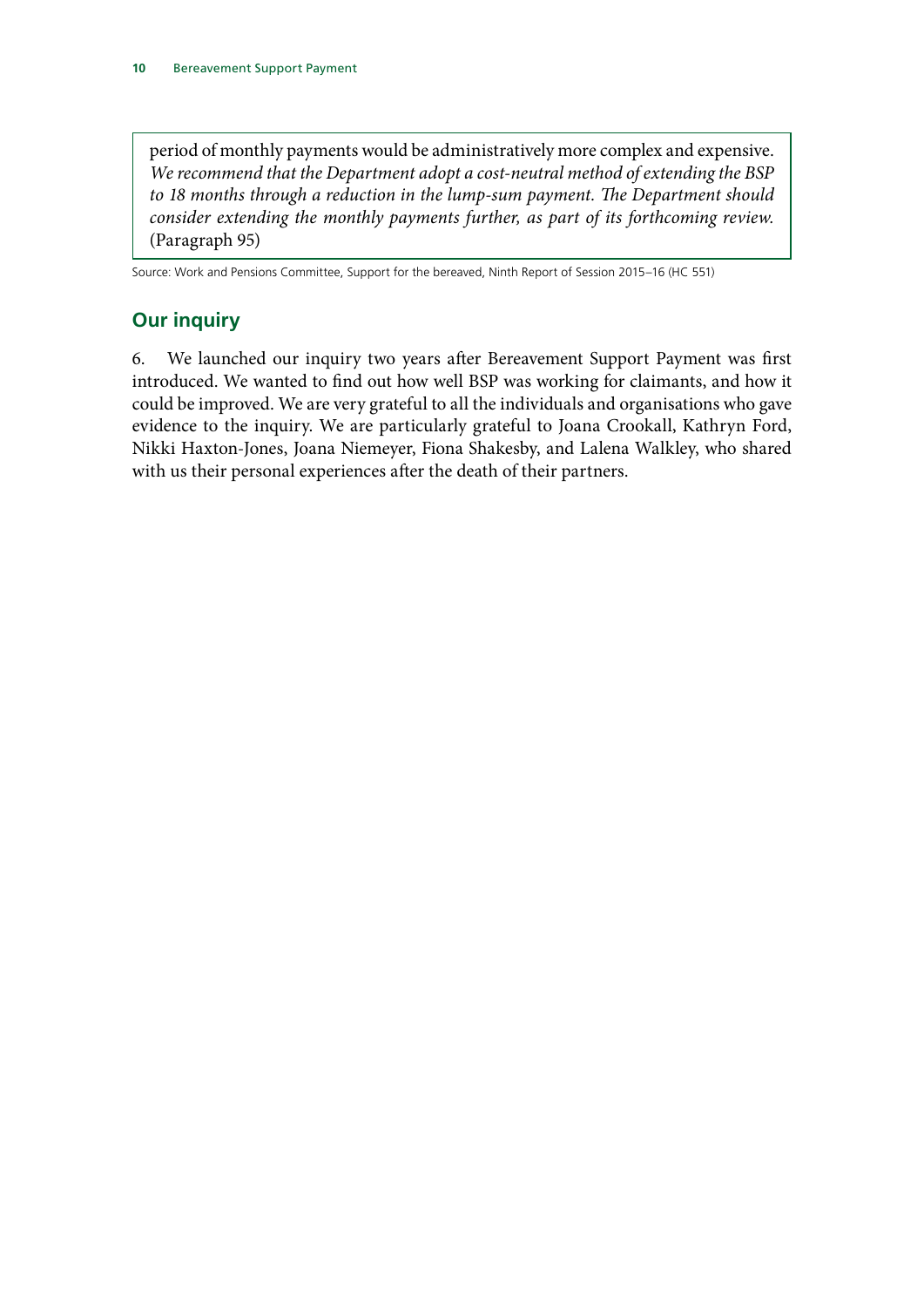## <span id="page-12-0"></span>**2** How is Bereavement Support Payment working?

7. Bereavement Support Payment provides vital financial support for people at a difficult time in their lives, when they are likely to be subject to new financial pressures.

## **How is Bereavement Support Payment used?**

8. The Childhood Bereavement Network (CBN) told us that BSP had helped to reduce some of the immediate financial pressure following a bereavement for many families.<sup>8</sup>

**Figure 1: What are bereavement benefits used for?**



Source: Childhood Bereavement Network [\(SFB0013\)](http://data.parliament.uk/writtenevidence/committeeevidence.svc/evidencedocument/work-and-pensions-committee/support-for-the-bereaved/written/102338.html)

9. The CBN ran an online survey of 326 widowed parents between April and May 2019 to find out about their experiences of bereavement benefits. Almost seven in ten parents (68.5%) said they used the BSP lump sum to meet one off costs such as a funeral, or to pay off a mortgage or debts. Nine in ten (89.7%) parents used the ongoing monthly payments "to meet their and their children's existing (and new) daily living costs". In some cases this involved using the monthly payments to allow a reduction in working hours or a phased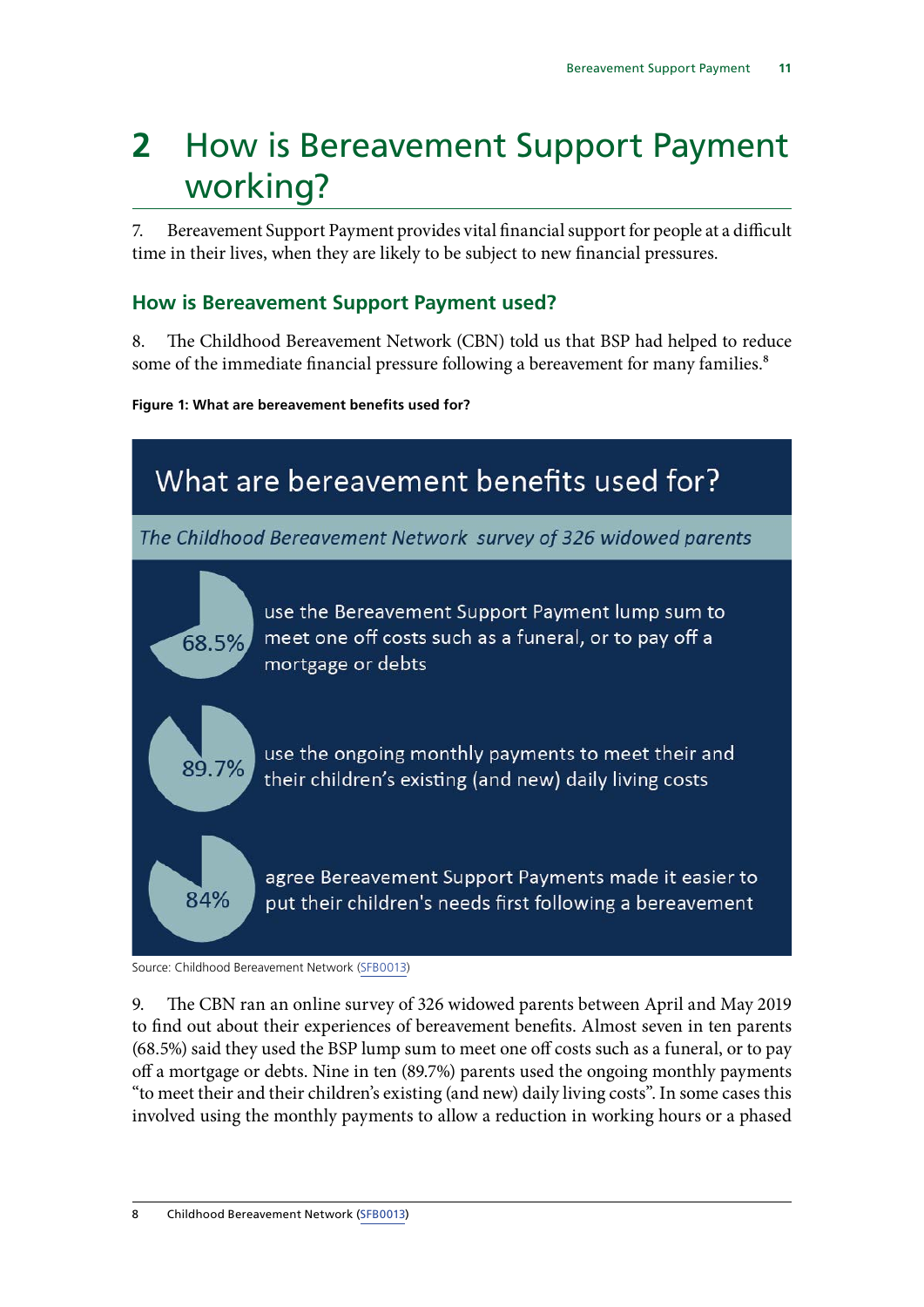<span id="page-13-0"></span>return to work. CBN also found that some parents used BSP to pay for bereavement counselling. The vast majority (84%) of respondents said that BSP made it easier for them to put their children's needs first following a bereavement.<sup>9</sup>

### **Evaluating Bereavement Support Payment**

10. The Department told us in written evidence that it plans "to formally evaluate its [BSP's] effects once sufficient evidence is available to assess all aspects of the policy".10 We asked the then-Minister for Family Support, Housing and Child Maintenance, Will Quince MP (the Minister), when this was likely to be. He responded:

> The honest answer is that it is hard for me to say, but I am working very closely with officials. As soon as we do have sufficient data—and we meet very regularly to discuss that—I want to do a full evaluation.<sup>11</sup>

11. Helen Walker, DWP's Deputy Director for Children, Families and Disadvantage, explained that a delay was necessary to give the benefit time to "bed in", and in order to evaluate outcomes. This meant that a large number of claimants would need to have had their claims come to an end, which would take a minimum of eighteen months following a death:

> Obviously, it is a benefit that lasts a fairly long time. In the evaluation, we want to look at a whole range of things, including looking at people by age, by gender, by other sources of income, how BSP would interact with other benefits, and what people's outcomes are after they have flowed off the benefits. We obviously want to give the benefit plenty of time to bed in as well, so we are working very closely with analysts to make sure that we have the sort of numbers we need to do a very through and robust analysis.<sup>12</sup>

12. The Minister explained that the data collected would seek to capture and reflect the lived experience of BSP claimants:

> The key is going to be the evaluation, because that is going to give us that robust dataset, and also that lived experience from those individuals. I have been clear with officials: I want to drill down into as much detail as possible.13

13. There are currently 62,000 BSP claims in payment, and 25,000 claims which have come to an end.<sup>14</sup> Given that there are around 3,500 new claims per month,<sup>15</sup> there will now have been almost 100,000 total claims since BSP was introduced.16

- 13  $\overline{O116}$
- 14 [Q110](http://data.parliament.uk/writtenevidence/committeeevidence.svc/evidencedocument/work-and-pensions-committee/support-for-the-bereaved/oral/103885.html)
- 15 [Q110](http://data.parliament.uk/writtenevidence/committeeevidence.svc/evidencedocument/work-and-pensions-committee/support-for-the-bereaved/oral/103885.html)

<sup>9</sup> Childhood Bereavement Network [\(SFB0013](http://data.parliament.uk/writtenevidence/committeeevidence.svc/evidencedocument/work-and-pensions-committee/support-for-the-bereaved/written/102338.html))

<sup>10</sup> Department for Work and Pensions ([SFB0006](http://data.parliament.uk/writtenevidence/committeeevidence.svc/evidencedocument/work-and-pensions-committee/support-for-the-bereaved/written/102155.html))

<sup>11</sup> [Q110](http://data.parliament.uk/writtenevidence/committeeevidence.svc/evidencedocument/work-and-pensions-committee/support-for-the-bereaved/oral/103885.html)

<sup>12</sup> [Q111](http://data.parliament.uk/writtenevidence/committeeevidence.svc/evidencedocument/work-and-pensions-committee/support-for-the-bereaved/oral/103885.html)

<sup>16</sup> As of October 2019.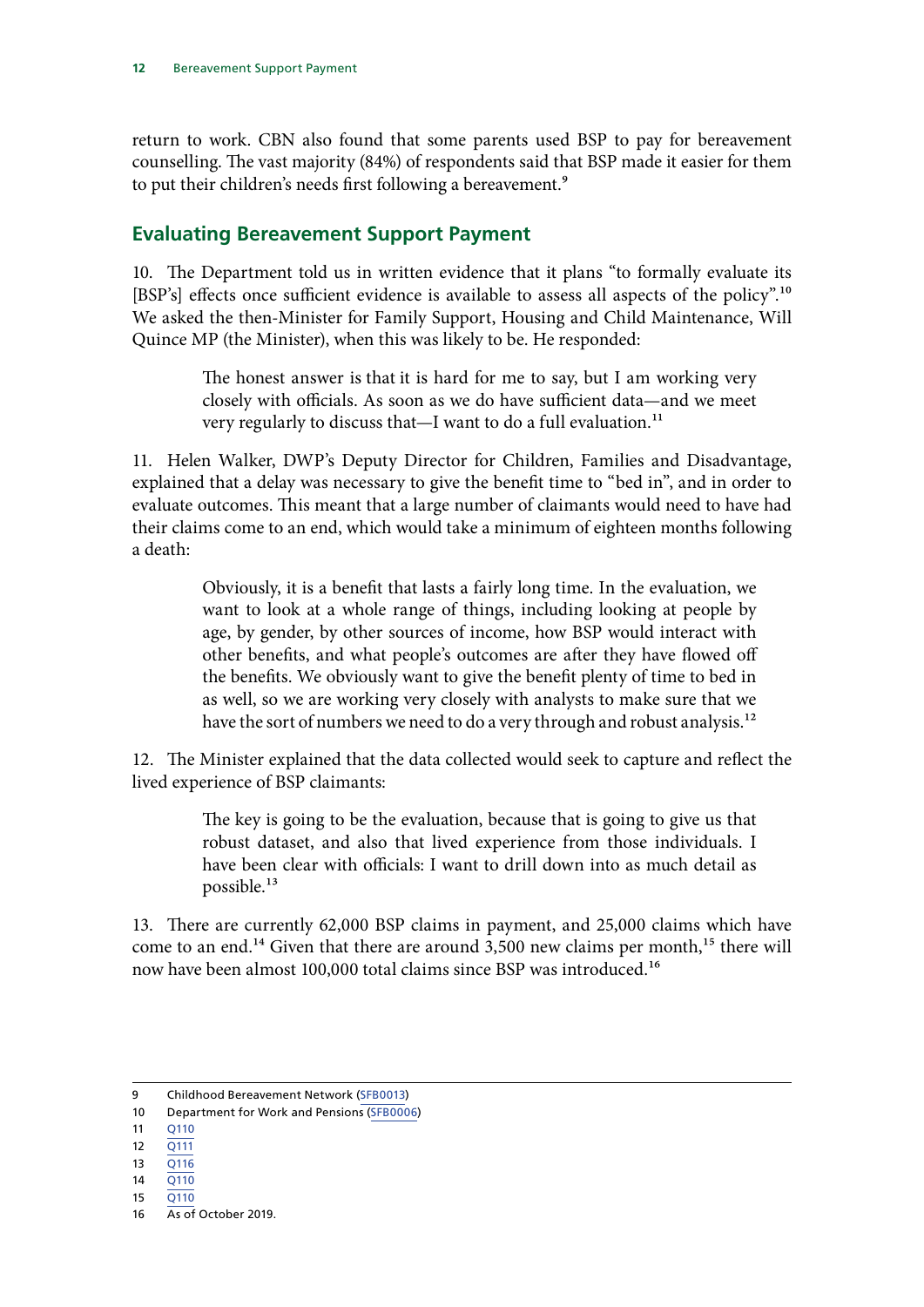<span id="page-14-0"></span>14. **We do not doubt the intention of the Department to undertake a full and robust evaluation of Bereavement Support Payment. We welcome the Department's commitment to ensuring that such an evaluation uses the best possible evidence base. But BSP has now been claimed by almost 100,000 households. It is not clear to us why the Department still thinks that the evidence base for BSP is not yet adequate.**

15. *We recommend that the Department begin to evaluate Bereavement Support Payment at the start of 2020 and should set out its plan for doing so in response to this report. As part of this evaluation, it should consider:*

- a) *The duration for which BSP is paid*;
- b) The time limit for applying for BSP; and
- c) *Making cohabitees eligible for BSP.*

We discuss these issues further below.

#### **Savings**

16. Ministers told our predecessor Committee that the introduction of Bereavement Support Payment was not designed to make savings.<sup>17</sup> The Department reiterated this position during our inquiry.18 When Bereavement Support Payment was introduced, DWP forecast that spending on bereavement benefits would be £100m less in 2020/21 than if the reforms had not been introduced and legacy bereavement benefits (as set out in table 1 above) had continued. The Minister, however, told us that although he expected the spending on BSP to fall significantly in year three of the policy, he did not anticipate any net savings from the policy within the spending review period to 2019/20.<sup>19</sup> The Department further told us that it did not have any more recent estimates of future savings, in part because the policy might be altered following the Department's evaluation.<sup>20</sup>

### **Duration**

17. Many witnesses told us that the monthly payments of BSP should be paid for a longer period.<sup>21</sup>

18. The Department told us that the benefit was not paid for longer because it was designed only to meet the immediate costs that would arise from a bereavement. BSP was not intended as a longer-term replacement for income.<sup>22</sup> This is a change from legacy bereavement benefits, such as Widowed Parent's Allowance, which were paid for a longer period and were taxable.

19. However, our witnesses explained that the costs arising from a bereavement can continue for a long period—longer than the 18 months for which BSP is currently paid. Joana, who was bereaved in May 2018, told us:

<sup>17</sup> Work and Pensions Committee, [Support for the bereaved](https://publications.parliament.uk/pa/cm201516/cmselect/cmworpen/551/551.pdf), Ninth Report of Session 2015–16 (HC 551), para 86

<sup>18</sup> [Q124](http://data.parliament.uk/writtenevidence/committeeevidence.svc/evidencedocument/work-and-pensions-committee/support-for-the-bereaved/oral/103885.html)

<sup>19</sup>  $\overline{O125}$ 

<sup>20</sup> [Q126](http://data.parliament.uk/writtenevidence/committeeevidence.svc/evidencedocument/work-and-pensions-committee/support-for-the-bereaved/oral/103885.html)

<sup>21</sup> [Qq4–9](http://data.parliament.uk/writtenevidence/committeeevidence.svc/evidencedocument/work-and-pensions-committee/support-for-the-bereaved/oral/102802.html); [Q21](http://data.parliament.uk/writtenevidence/committeeevidence.svc/evidencedocument/work-and-pensions-committee/support-for-the-bereaved/oral/102802.html); [Q48](http://data.parliament.uk/writtenevidence/committeeevidence.svc/evidencedocument/work-and-pensions-committee/support-for-the-bereaved/oral/102802.html); Aviva ([SFB0011](http://data.parliament.uk/writtenevidence/committeeevidence.svc/evidencedocument/work-and-pensions-committee/support-for-the-bereaved/written/102236.html)); Ros Altmann ([SFB0017\)](http://data.parliament.uk/writtenevidence/committeeevidence.svc/evidencedocument/work-and-pensions-committee/support-for-the-bereaved/written/102595.html); Marie Curie ([SFB0010](http://data.parliament.uk/writtenevidence/committeeevidence.svc/evidencedocument/work-and-pensions-committee/support-for-the-bereaved/written/102221.html)); Sue Ryder ([SFB0012\)](http://data.parliament.uk/writtenevidence/committeeevidence.svc/evidencedocument/work-and-pensions-committee/support-for-the-bereaved/written/102262.html)

<sup>22</sup> [Q120;](http://data.parliament.uk/writtenevidence/committeeevidence.svc/evidencedocument/work-and-pensions-committee/support-for-the-bereaved/oral/103885.html) [Q129](http://data.parliament.uk/writtenevidence/committeeevidence.svc/evidencedocument/work-and-pensions-committee/support-for-the-bereaved/oral/103885.html); Department for Work and Pensions [\(SFB0006\)](http://data.parliament.uk/writtenevidence/committeeevidence.svc/evidencedocument/work-and-pensions-committee/support-for-the-bereaved/written/102155.html)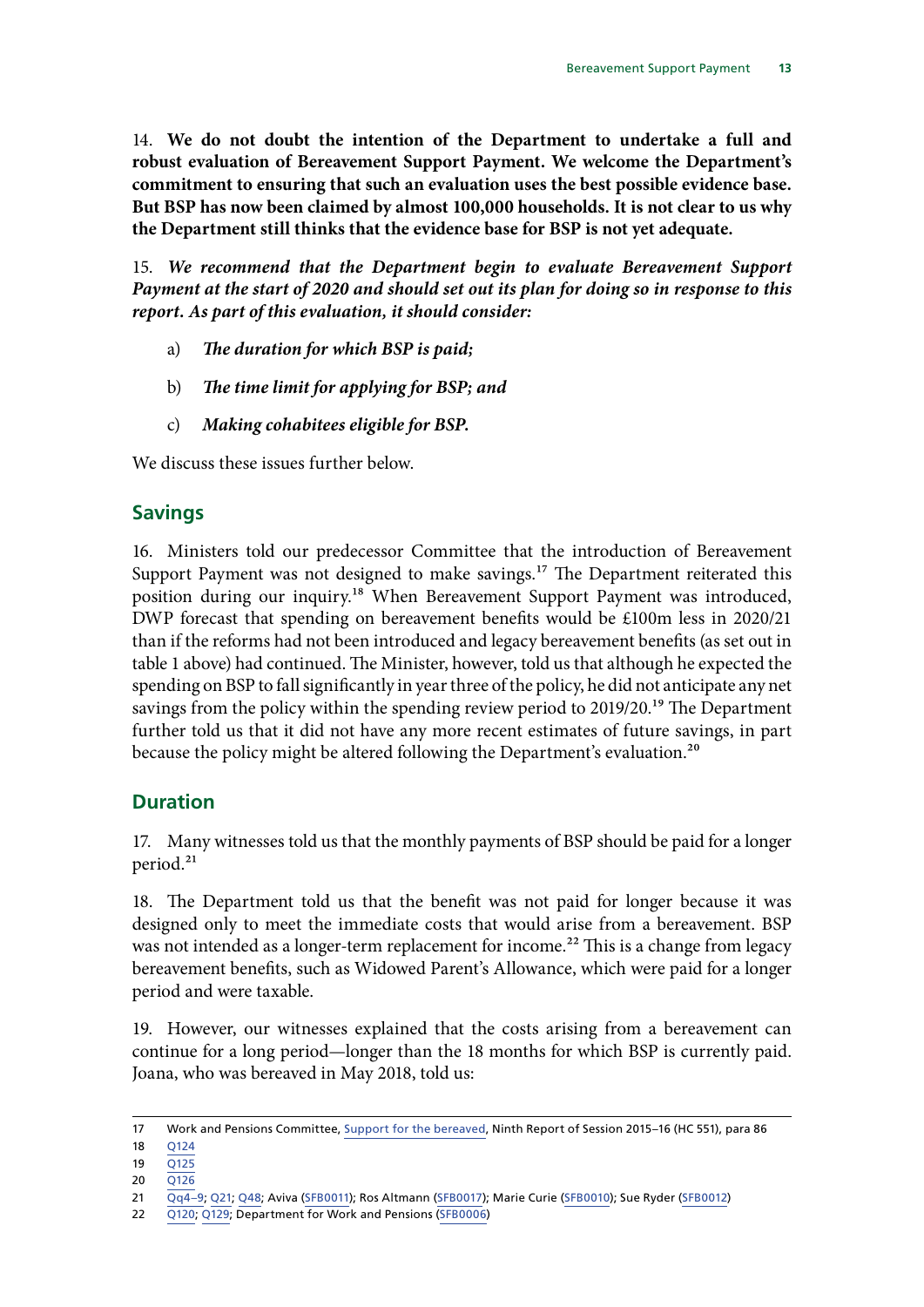18 months isn't long enough, because the emotional and financial impact of the death of a spouse leaves the whole family in such chaos. You have to take it in steps, both emotionally and financially, to ameliorate the situation. […] Just 18 months—it took me a year to be able to face my husband's death; it was on 23 May. Just a little bit more time would make a difference financially. Now, we have to think about November, which is when the payments are going to stop. $23$ 

Baroness Altmann, a former DWP Minister who oversaw the introduction of BSP, agreed:

Most widowed parents and their children will take much longer than 18 months to adjust. Yet the new Bereavement Support Payment seems to suggest they should be fine by then.<sup>24</sup>

20. We heard that the grieving process varies from household to household, which makes it difficult to set a length of time for which bereavement benefits should be paid. Scott Sinclair, Head of Policy and Public Affairs at Marie Curie, observed that parents often take longer to adjust to a bereavement due to the grief of their children:

> When we are talking about timelines, there is a mistake in treating grief as an injury that gets better over time. What we see a lot of now, particularly in parents, is putting managing their own grief to one side for their children during the first year, and actually it is the second year, for example, when grief will really hit.25

21. Sarah Gigg, Director of Nursing at Sue Ryder, suggested that there was a need for further research and consideration in light of the factors that would determine an approach length of payment:

> It is really important to gather more information about that from a variety of people in a similar need. Most people would say that 18 months is not sufficient time to overcome the challenges, and many people are not ready to go back to work after a year or two years. It takes time to rebuild lives, particularly when there are dependants in the family, be they children or other people who need caring for. People have conditions themselves and could be on medication. We know that bereavement can exacerbate conditions or lead to other conditions, such as mental ill health.<sup>26</sup>

Scott Sinclair agreed:

A lot of the arbitrary deadlines and timelines that the DWP has need a much more thorough evidence base behind them—this one included.<sup>27</sup>

<sup>23</sup> [Q7](http://data.parliament.uk/writtenevidence/committeeevidence.svc/evidencedocument/work-and-pensions-committee/support-for-the-bereaved/oral/102802.html)

<sup>24</sup> Ros Altmann ([SFB0017\)](http://data.parliament.uk/writtenevidence/committeeevidence.svc/evidencedocument/work-and-pensions-committee/support-for-the-bereaved/written/102595.html) 25 [Q48](http://data.parliament.uk/writtenevidence/committeeevidence.svc/evidencedocument/work-and-pensions-committee/support-for-the-bereaved/oral/102802.html)

<sup>26</sup> [Q48](http://data.parliament.uk/writtenevidence/committeeevidence.svc/evidencedocument/work-and-pensions-committee/support-for-the-bereaved/oral/102802.html)

<sup>27</sup> [Q48](http://data.parliament.uk/writtenevidence/committeeevidence.svc/evidencedocument/work-and-pensions-committee/support-for-the-bereaved/oral/102802.html)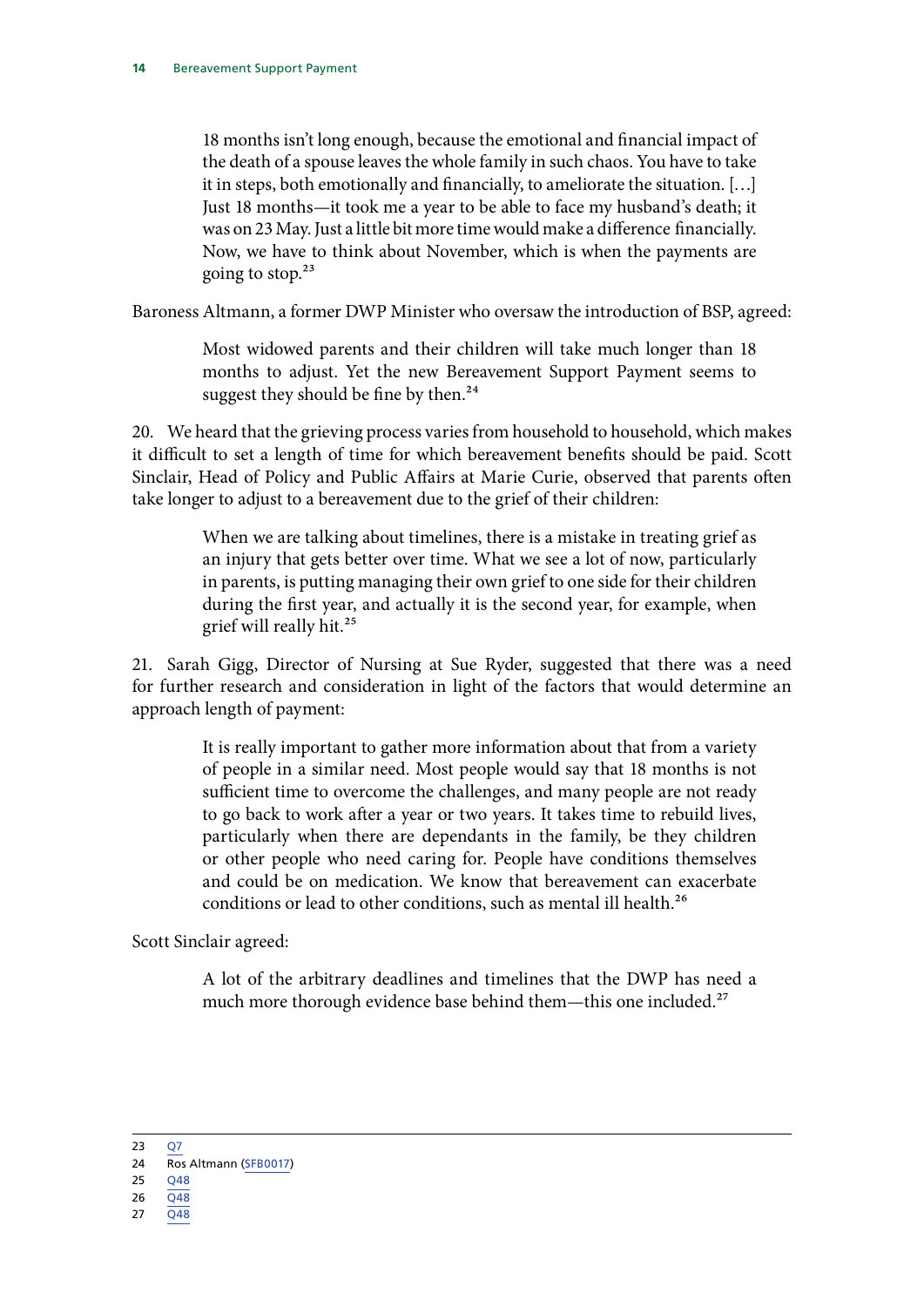#### <span id="page-16-0"></span>**Box 2: Joana's story**

My husband passed away in May 2018 and I've been getting Bereavement Support Payment for 12 months now. The payment will end in six months' time and whilst I am sincerely grateful for this support, I cannot help but worry about further future financial strain.

My husband was a self-employed plumber and the sole breadwinner. Prior to becoming self-employed he worked as a hotel engineer for many years paying both taxes and National Insurance. He left behind a 4-year-old daughter currently being diagnosed with autism and I have been strongly recommended by the paediatrician to enrol her into a specialist nursery at a cost. I will be relying on some of the Bereavement Support to help pay for her care.

When applying for BSP I was painfully aware of the fact that there had been changes by the DWP which meant a significantly reduced / limited amount of time for this payment. My view is that in many circumstances 18 months will just not be long enough to adjust to the significant emotional changes and psychological impact in a bereaved person's life, let alone the financial changes that come with losing someone you were either entirely financially dependent on or relied partly on.

Source: Widowed and Young [\(SFB0014](http://data.parliament.uk/writtenevidence/committeeevidence.svc/evidencedocument/work-and-pensions-committee/support-for-the-bereaved/written/102341.html))

22. **BSP is paid for a maximum of eighteen months after the death of a partner. But 18 months is not long enough for many bereaved families to come to terms with the emotional and financial implications of their new circumstances. Nor too will the immediate costs of bereavement have passed by then.** *We recommend that the Department extend the period for which BSP is paid and consult on the most appropriate duration. This should form part of the Department's evaluation of BSP.*

### **Claiming Bereavement Support Payment**

23. Bereavement Support Payment must be claimed within three months of the death to receive monthly payments for the full 18 months. Claims can be made up to 21 months after the death, but the payments will then be reduced.<sup>28</sup> This means that if potential claimants are not informed about BSP at an early stage, they can easily receive less generous payments or miss out on eligibility altogether.<sup>29</sup>

24. The Department told us in written evidence that registrars routinely tell an individual registering a death to notify DWP and to consult GOV.UK, in order to access any support that might be available. The Department also said that its Bereavement Service tells people about their entitlement to any benefits when they use the Tell Us Once service.<sup>30</sup>

25. The Childhood Bereavement Network asked participants in their survey how they had heard about BSP. Many had heard from family or friends (27%), or through their own research (22%), but many had also heard through Tell Us Once, the registrar, or DWP's Bereavement Service Helpline (39%). Whilst this is broadly encouraging, CBN also found

<sup>28</sup> [GOV.UK: Bereavement Support Payment](https://www.gov.uk/bereavement-support-payment/what-youll-get)

<sup>29</sup> Marie Curie ([SFB0010](http://data.parliament.uk/writtenevidence/committeeevidence.svc/evidencedocument/work-and-pensions-committee/support-for-the-bereaved/written/102221.html))

<sup>30</sup> Department for Work and Pensions ([SFB0006](http://data.parliament.uk/writtenevidence/committeeevidence.svc/evidencedocument/work-and-pensions-committee/support-for-the-bereaved/written/102155.html)). The Tell Us Once Service is a Government initiative which means that individuals do not have to inform multiple departments or agencies of a death.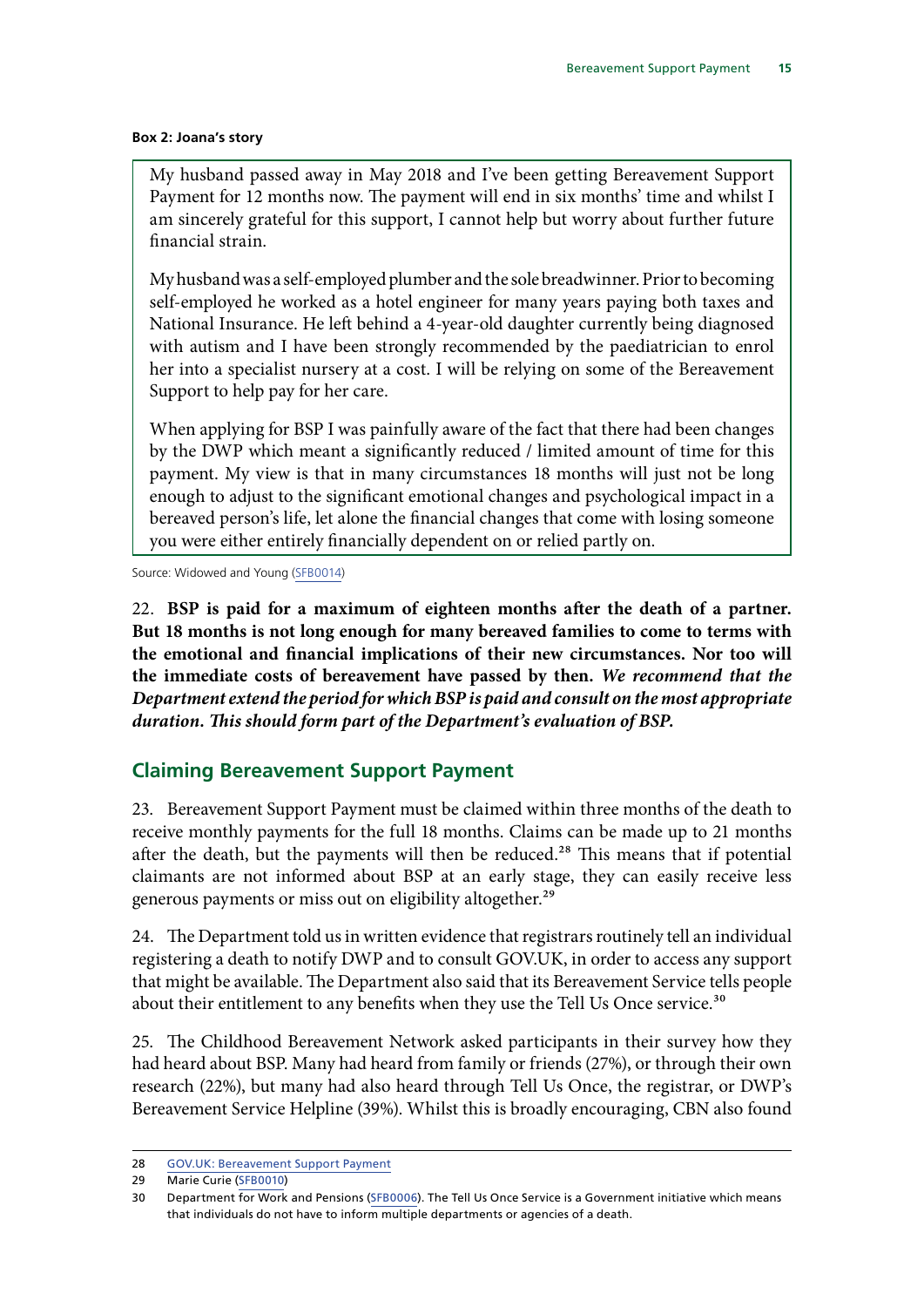that 9% of respondents had not heard of BSP before their survey; and of respondents who had heard of BSP before the survey, 4.7% did not hear of the payment until four or more months after the death and so missed out on their full entitlement.<sup>31</sup>



#### **Figure 2: How did people hear about Bereavement Support Payment?**



26. The National Association of Funeral Directors told us that they had held a survey of their members' views on bereavement benefits. Only one in ten (9.89%) of respondents agreed that "the new bereavement benefit has been promoted well and signposted clearly"; six in ten (62.63%) of respondents either disagreed or strongly disagreed. One respondent commented: "none of my clients have been aware of the financial help that is available to them."32

27. Widowed and Young, a peer support network for young widowed people, had come across cases where individuals had only heard of BSP through their network:

> We are concerned that not everyone who is eligible for Bereavement Support Payments has heard about the support available. Several WAY members have told us that they only found out about Bereavement Support Payments after joining WAY rather than through official channels.<sup>33</sup>

Joana told us that she was only told about BSP when she was applying for Funeral Expenses Payment:

> I wasn't aware of it until I called to find out about the funeral expenses. I had been given information about funeral expenses by my wellbeing officer at the GP service, so when the time came and I contacted the DWP, that was

<sup>31</sup> Childhood Bereavement Network [\(SFB0013\)](http://data.parliament.uk/writtenevidence/committeeevidence.svc/evidencedocument/work-and-pensions-committee/support-for-the-bereaved/written/102338.html)

<sup>32</sup> National Association of Funeral Directors [\(SFB0016](http://data.parliament.uk/writtenevidence/committeeevidence.svc/evidencedocument/work-and-pensions-committee/support-for-the-bereaved/written/102561.html))

<sup>33</sup> Widowed and Young [\(SFB0014](http://data.parliament.uk/writtenevidence/committeeevidence.svc/evidencedocument/work-and-pensions-committee/support-for-the-bereaved/written/102341.html))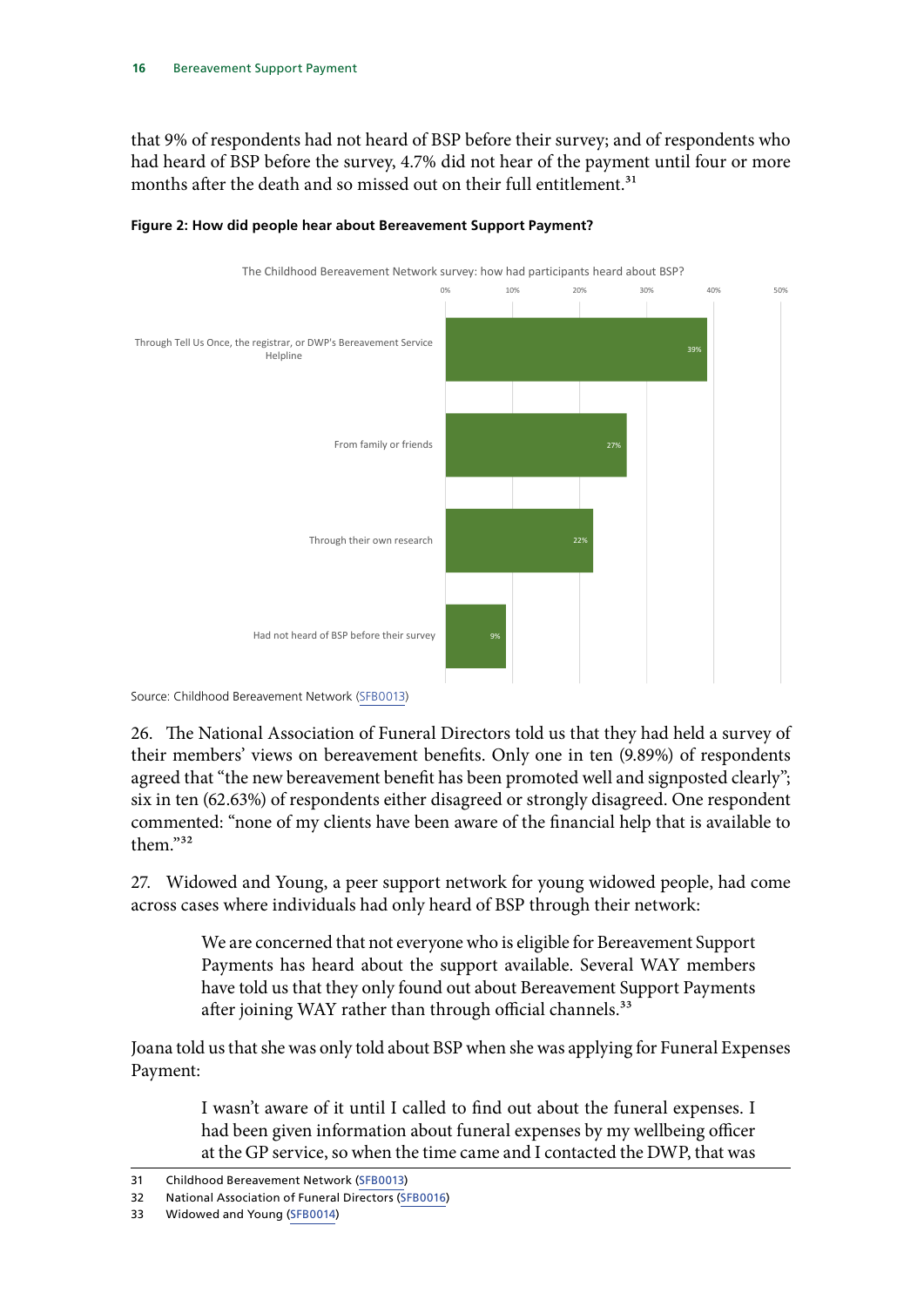<span id="page-18-0"></span>when I was made aware that I could also apply for bereavement support. I understand that at the registrar there is some information that is put in together with Tell Us Once and everything, but I think there are only links to the gov.uk website; it does not speak about the bereavement support, as such. $34$ 

28. **People whose partner has died only have three months to apply for Bereavement Support Payment to receive their full entitlement, at what is likely to be of the most traumatic and busy periods of their lives. This short time limit for applying means that it is too easy for potential claimants to miss out on vital support, support which can ease the immediate financial pressures on grieving households following a death.** *We recommend that the Government increase the time limit for full entitlement to at least six months and take further evidence on the most appropriate time limit for application during its evaluation of BSP.*

29. **We welcome the steps the Government has taken to promote Bereavement Support Payment. But there is still room for improvement. Given the short time limit for applying for BSP, promoting it effectively is vital to ensuring that bereaved people get the support they need.**

30. *We recommend that the Government ensures that registrars advise those registering a death to check if they are eligible for Bereavement Support Payment. The Department should provide leaflets for registrars to distribute that explain the bereavement benefits to which people may be entitled and signpost to the Bereavement Service and Tell Us Once.*

31. BSP is not taxable. However, the Childhood Bereavement Network told us that they had come across a small number of cases of people having their BSP taxed. This may be because the change of circumstances form for tax credits requires someone to declare if they receive Bereavement Allowance, a legacy bereavement benefit that BSP replaces. We heard that some people might assume this is a reference to BSP, especially given that BSP does not appear on the list of non-taxable benefits.<sup>35</sup>

32. **BSP is not taxable, but in a small number of cases people have had their BSP taxed. This may be because the tax credits claim form is unclear: in particular, claimants have to declare if they receive Bereavement Allowance—a separate, taxable benefit.** *We recommend that the Government update the tax credits change of circumstances form to clarify that BSP is not taxable and does not need to be declared.*

### **Interaction with Universal Credit**

33. Universal Credit (UC) is the Government's flagship welfare reform, which subsumes six benefits into one, paid as a single monthly payment in arrears. What a claimant will receive depends on their income from work, income from other sources (which includes some other benefits, or investment income), and capital (such as savings) which is converted into income for the purposes of calculating Universal Credit. If their other income increases, the amount of Universal Credit they receive will decrease.

<sup>34</sup> O10

<sup>35</sup> Childhood Bereavement Network [\(SFB0013](http://data.parliament.uk/writtenevidence/committeeevidence.svc/evidencedocument/work-and-pensions-committee/support-for-the-bereaved/written/102338.html)); Low Income Tax Reform Group [\(SFB0015](http://data.parliament.uk/writtenevidence/committeeevidence.svc/evidencedocument/work-and-pensions-committee/support-for-the-bereaved/written/102559.html))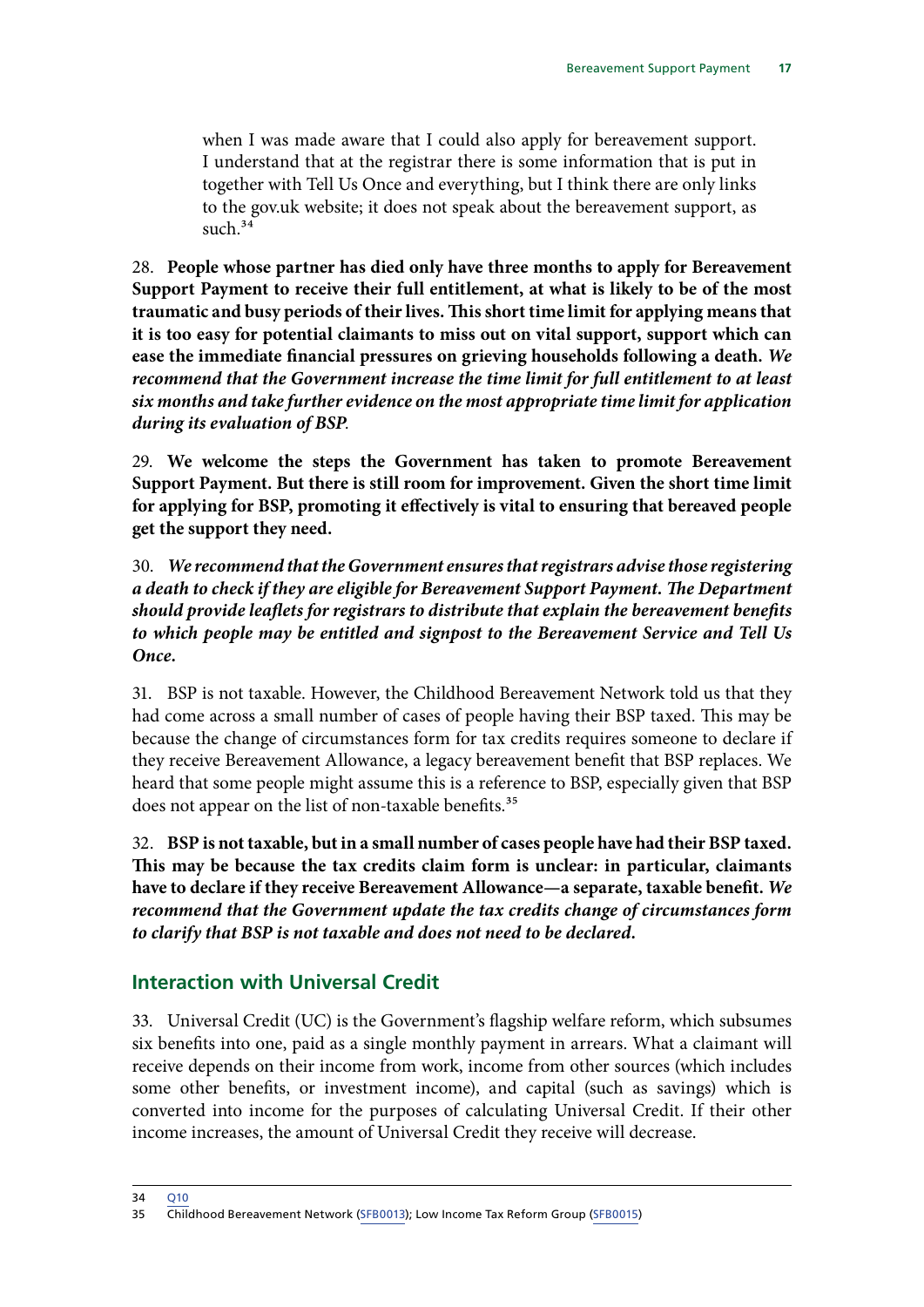<span id="page-19-0"></span>34. Monthly payments of BSP are not treated as unearned income for the purposes of Universal Credit, meaning that those payments do not affect any UC entitlement.36 However, the one-off payment can be treated as capital for the purposes of calculating UC entitlement if it is not used within 12 months, which means an individual's UC entitlement may be reduced or stopped altogether, depending on how much other capital (such as savings) they have.<sup>37</sup> It is not clear to us why this is the case, given that BSP would normally be paid for 18 months. As we note above, we heard that parents may often take longer to grieve, and may therefore choose to use the lump sum to pay for therapy or other support in the second year of a bereavement.

35. **Bereavement Support Payment is not counted as income when calculating entitlement for Universal Credit. It is therefore difficult to see why the lump sum payment of BSP is treated after one year as personal savings or capital when calculating Universal Credit entitlement, particularly since BSP is designed as an 18 month-long benefit. People who have not spent their BSP lump sum at that point, for whatever reason, could see their UC payments reduced or even stopped whilst their monthly BSP payments continue.** *We recommend that BSP should not be treated as capital for the purpose of other benefits, including Universal Credit, for the full duration of its payment.*

### *Universal Credit conditionality*

36. Anyone claiming Universal Credit must sign a "claimant commitment". This includes commitments to undertake certain activities such as applying for jobs. Claimants who do not sign a claimant commitment cannot receive Universal Credit, and claimants who do not comply with their conditions without good reason can be sanctioned. This means some of their UC entitlement is temporarily withdrawn. Someone who is expected actively to look for work as part of their claimant commitment and is bereaved is entitled to a sixmonth "easement". The easement temporarily lifts these requirements. If the claimant has children, the requirements can be suspended every six months for up to two years.<sup>38</sup>

37. The Childhood Bereavement Network described applying conditionality requirements to bereaved people as "unnecessary, stigmatising and counterproductive".<sup>39</sup> Scott Sinclair, Head of Policy at Marie Curie, told us that there was no evidence base for choosing six months as the length of the easement:

> There is a point here about the DWP coming up with these timeframes. I understand that they do a limited amount of research, but there just does not seem to be the evidence base to suggest that six months is an appropriate time. If you did that research properly, the answer that would come back is that it is uniquely individual.<sup>40</sup>

<sup>36</sup> Department for Work and Pensions, [Advice for decision-making: staff guide,](https://assets.publishing.service.gov.uk/government/uploads/system/uploads/attachment_data/file/831930/admh5.pdf) H5068

<sup>37</sup> Department for Work and Pensions, [Advice for decision making: staff guide,](https://assets.publishing.service.gov.uk/government/uploads/system/uploads/attachment_data/file/832009/admh2.pdf) H2058

<sup>38</sup> Department for Work and Pensions ([SFB0006](http://data.parliament.uk/writtenevidence/committeeevidence.svc/evidencedocument/work-and-pensions-committee/support-for-the-bereaved/written/102155.html))

<sup>39</sup> Childhood Bereavement Network [\(SFB0013](http://data.parliament.uk/writtenevidence/committeeevidence.svc/evidencedocument/work-and-pensions-committee/support-for-the-bereaved/written/102338.html))

<sup>40</sup> [Q51](http://data.parliament.uk/writtenevidence/committeeevidence.svc/evidencedocument/work-and-pensions-committee/support-for-the-bereaved/oral/102802.html)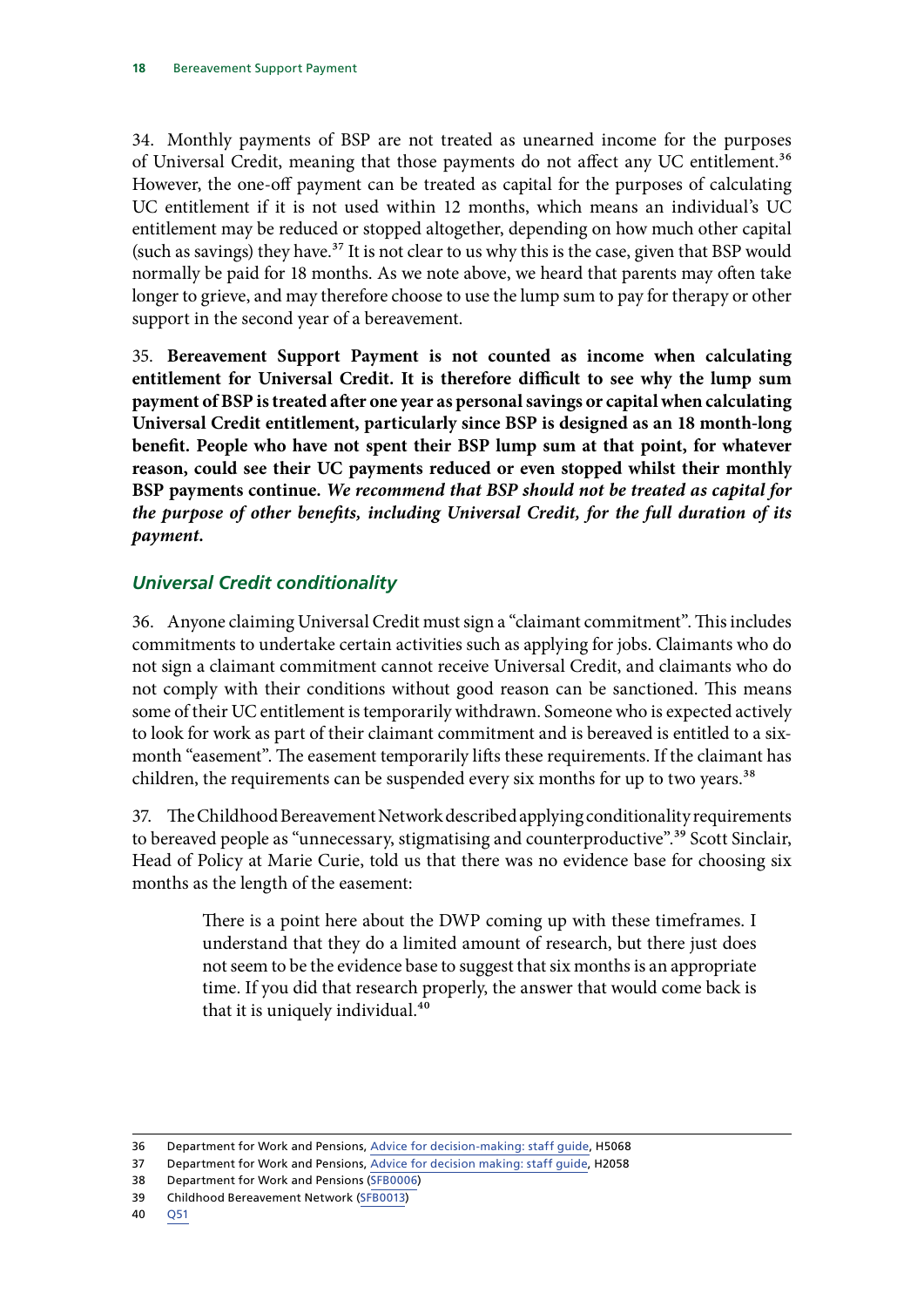38. Georgia Elms, Campaign Spokesman for Widowed and Young, reflected on her own experience of bereavement to suggest that six months was too short:

> I was in a situation where I was on compassionate leave, but there was absolutely no way I could have been looking for a job at six months.[…] There doesn't seem to be any compassion in this, but there needs to be. Your whole life just changes. Your future has just gone. It has just imploded. It is this big shock. Having to go to interviews and so on, that is just not fair. The benefits system is supposed to be there to help people in need, and this just doesn't.<sup>41</sup>

39. Work Coaches are frontline DWP staff who work in Jobcentres. They have a broad role in agreeing Claimant Commitments, providing advice to claimants, and helping them to seek and prepare for work. Work Coaches are non-specialists and are given some discretion to agree and suspend some parts of a Claimant Commitment. Work Coaches have the discretion to suspend Universal Credit work-related conditions for longer than the initial six months in certain circumstances. Our predecessor Committee questioned whether this discretion was the right approach, concluding that the success of UC already "rests heavily on the ability of Work Coaches to assess the individual circumstances of a claimant" and that "bereavement is yet another area in which they will need to exercise judgement."<sup>42</sup>

40. **Universal Credit claimants will usually be required to look for work six months after their partner has died. In many cases this will be far too short. The six month "easement" available to claimants, to exempt them from having to look for work, may be appropriate for some but may fail to take account of households' different circumstances and the potentially seismic effect of bereavement on their lives.**

41. *We recommend that Work Coaches are given the discretion to lift work-related requirements for bereaved Universal Credit claimants for up to 18 months after the six month "easement".*

41 [Q54](http://data.parliament.uk/writtenevidence/committeeevidence.svc/evidencedocument/work-and-pensions-committee/support-for-the-bereaved/oral/102802.html)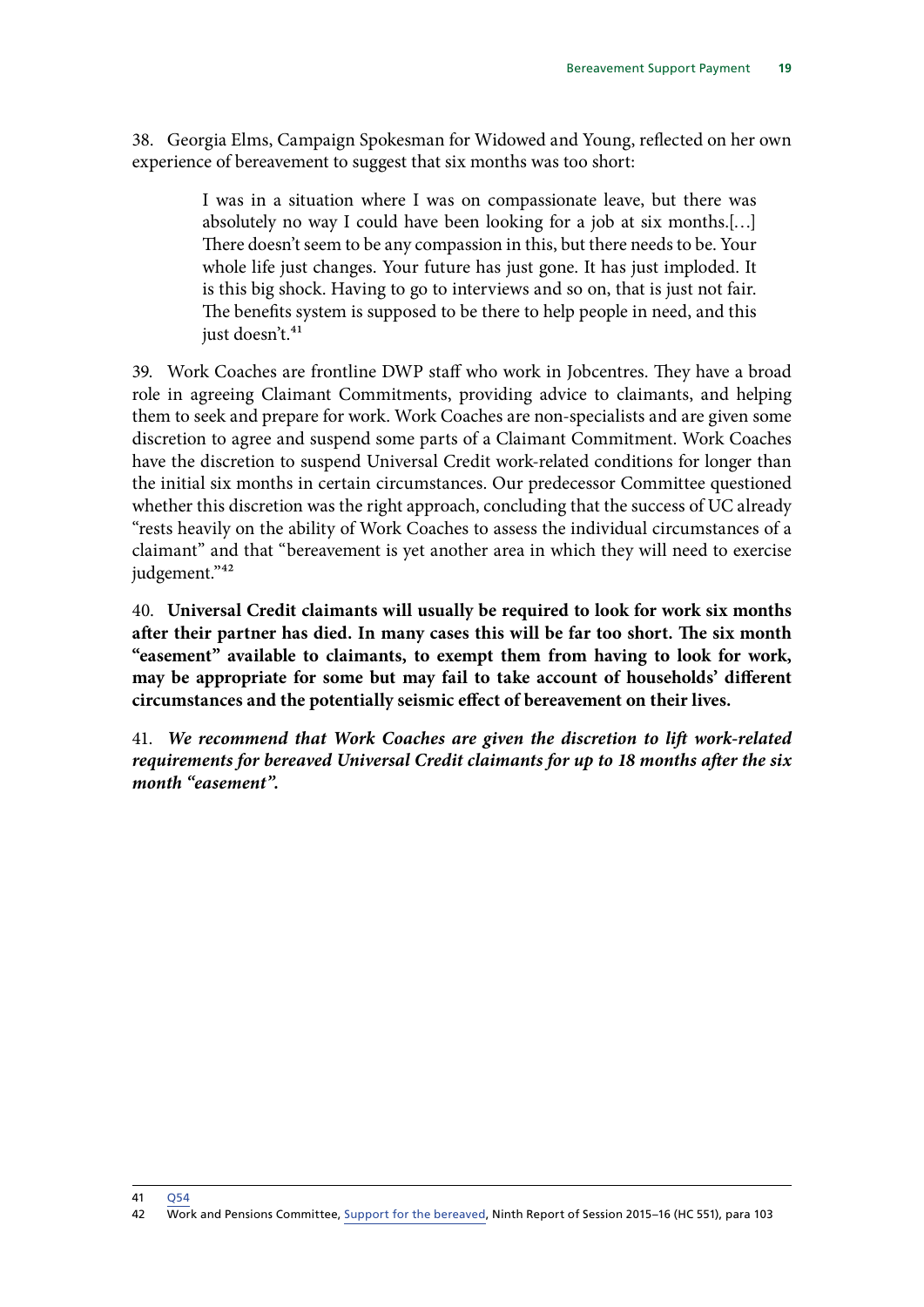## <span id="page-21-0"></span>**3** Cohabitees and eligibility

42. To be eligible for Bereavement Support Payment the surviving partner has to have been married to or in a civil partnership with the person who has died. The same was true of the benefits that BSP replaces (Bereavement Payment, Widowed Parent's Allowance and Bereavement Allowance). Widowed Parent's Allowance is still being paid to eligible spouses or civil partners where the person died before 6 April 2017.

## **Our predecessor Committee's report**

43. In its 2016 report, *Support for the bereaved*, our predecessor Committee was concerned that bereaved cohabitees with children were not eligible for bereavement benefits. It concluded that the "cost of extending the Bereavement Support Payment to cohabitees with dependent children is low, relative to the overall cost of the system". It recommended "that the Bereavement Support Payment be extended to cohabiting couples with dependent children, using medium-term savings from the bereavement benefits reform".<sup>43</sup>

44. The Government rejected the Committee's recommendation, citing difficulties in defining and proving cohabitation:

> "proving cohabitation is a lengthy complex process which would be distressing, especially to the recently bereaved. It is not a straightforward concept and can be open to interpretation leading to delays and additional requirements for claimants".44

## **Cohabitation and Bereavement Support Payment**

45. The former Parliamentary Under-Secretary of State, Justin Tomlinson MP, outlined the Department's reasoning for continuing to restrict BSP to married couples or those in a civil partnership in a Westminster Hall debate in January 2019.<sup>45</sup> He argued that the restriction "promotes institutions of marriage and civil partnerships"; that "cohabitation is not a straightforward concept and can sometimes be open to interpretation" and that extending eligibility to cohabiting couples could "trigger multiple claims" which could "lead to delays and additional burdens to claimants".46

46. The evidence we received to our inquiry highlighted clearly the cost to families of bereaved cohabitees not being eligible for bereavement benefits, despite the fact that they face similar circumstances. For example, we heard from Elanor, who had to rely on financial help from her family, having given birth just 18 days after losing her partner:

<sup>43</sup> Work and Pensions Committee, [Support for the bereaved](https://publications.parliament.uk/pa/cm201516/cmselect/cmworpen/551/551.pdf), Ninth Report of Session 2015–16 (HC 551), para 87

<sup>44</sup> [Support for the bereaved: Government Response to the Committee's Ninth Report of Session 2015–16](https://publications.parliament.uk/pa/cm201617/cmselect/cmworpen/230/230.pdf), Second Special Report of Session 2016–16 (HC 230), paras 19–22

<sup>45</sup> [Hansard HC Deb 23 January 2019](https://hansard.parliament.uk/Commons/2019-01-23/debates/3CC5D6E0-F5F6-4935-ADB6-05EF8FD5177E/WidowedParent%E2%80%99SAllowance), Vol 653 Col 151WH

<sup>46</sup> [Hansard HC Deb 23 January 2019](https://hansard.parliament.uk/Commons/2019-01-23/debates/3CC5D6E0-F5F6-4935-ADB6-05EF8FD5177E/WidowedParent%E2%80%99SAllowance), Vol 653 Col 151WH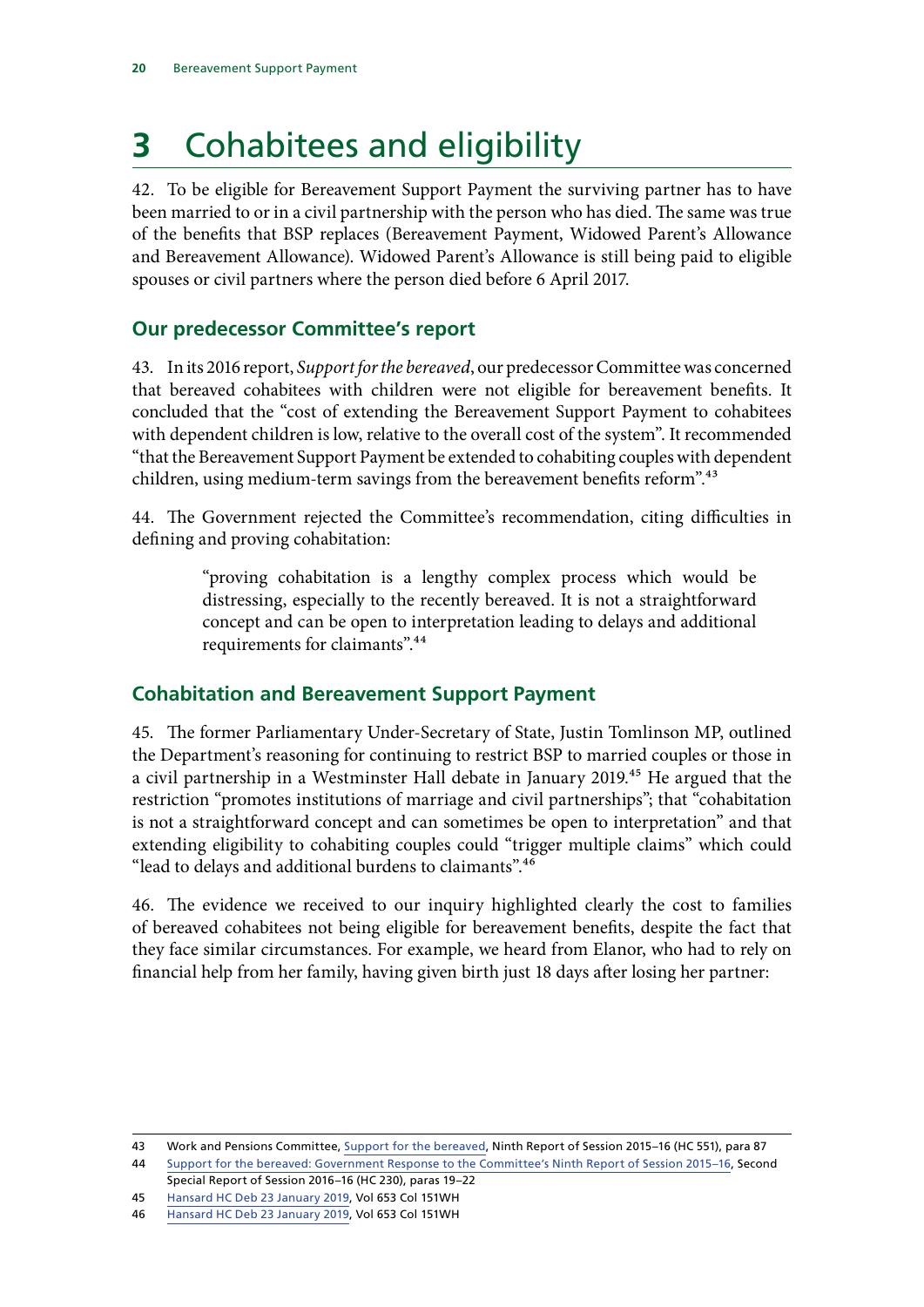#### **Box 3: Elanor's story**

I had our first and only child 18 days after losing Robin in a motorbike accident in 2005. I was 33. We weren't married because he didn't believe in it, but also, it's so expensive these days and we couldn't have afforded it.

He paid into National Insurance for about 15 years and our daughter sees none of that. It's wrong. The only way I survived financially after being widowed was because my parents helped me out - that and we had life insurance that paid off our mortgage if one of us died. My parents are retired and have helped me keep my car and pay for trips and uniform for Sophie - without which she would have lost out on many things.

#### Source: Widowed and Young ([SFB0014\)](http://data.parliament.uk/writtenevidence/committeeevidence.svc/evidencedocument/work-and-pensions-committee/support-for-the-bereaved/written/102341.html)

47. Lalena explained that she faces high costs of childcare in order to work full-time after her partner died. Despite having three children with her partner, she was not entitled to bereavement benefits:

#### **Box 4: Lalena's story**

Adam was killed in a car crash in February 2017. He was 37. He had been a postman for 14 years. Our daughter was seven and our twins were six at the time.

We had been together so long that we felt married, we did the things married people did, and we were passionately in love. He was my husband in my eyes, the love of my whole life.

I am now a single mum with three children, yet I'm not entitled to anything. I have returned to work full time to support my children and try to pay a mortgage, but by doing so I now have to put my three children into after-school clubs three days a week at £500 a month. Life is now chaotic-even more so, life is upside down as it is without added drama.

I believe the government needs to get with the times and recognise that it's not modern-day tradition to be married. A lot of couples now cohabiting. I do believe cohabiting couples should have the same rights as married couples (with certain restrictions). Let's hope the law gets changed soon, to protect families, not punish them; we are grieving after all.

Source: Widowed and Young [\(SFB0014](http://data.parliament.uk/writtenevidence/committeeevidence.svc/evidencedocument/work-and-pensions-committee/support-for-the-bereaved/written/102341.html))

48. Kathryn had been with her partner for almost 20 years, and told us that had she been eligible for bereavement benefits it would have provided her with additional "breathing space", to spend more time with her children and support them in their grief: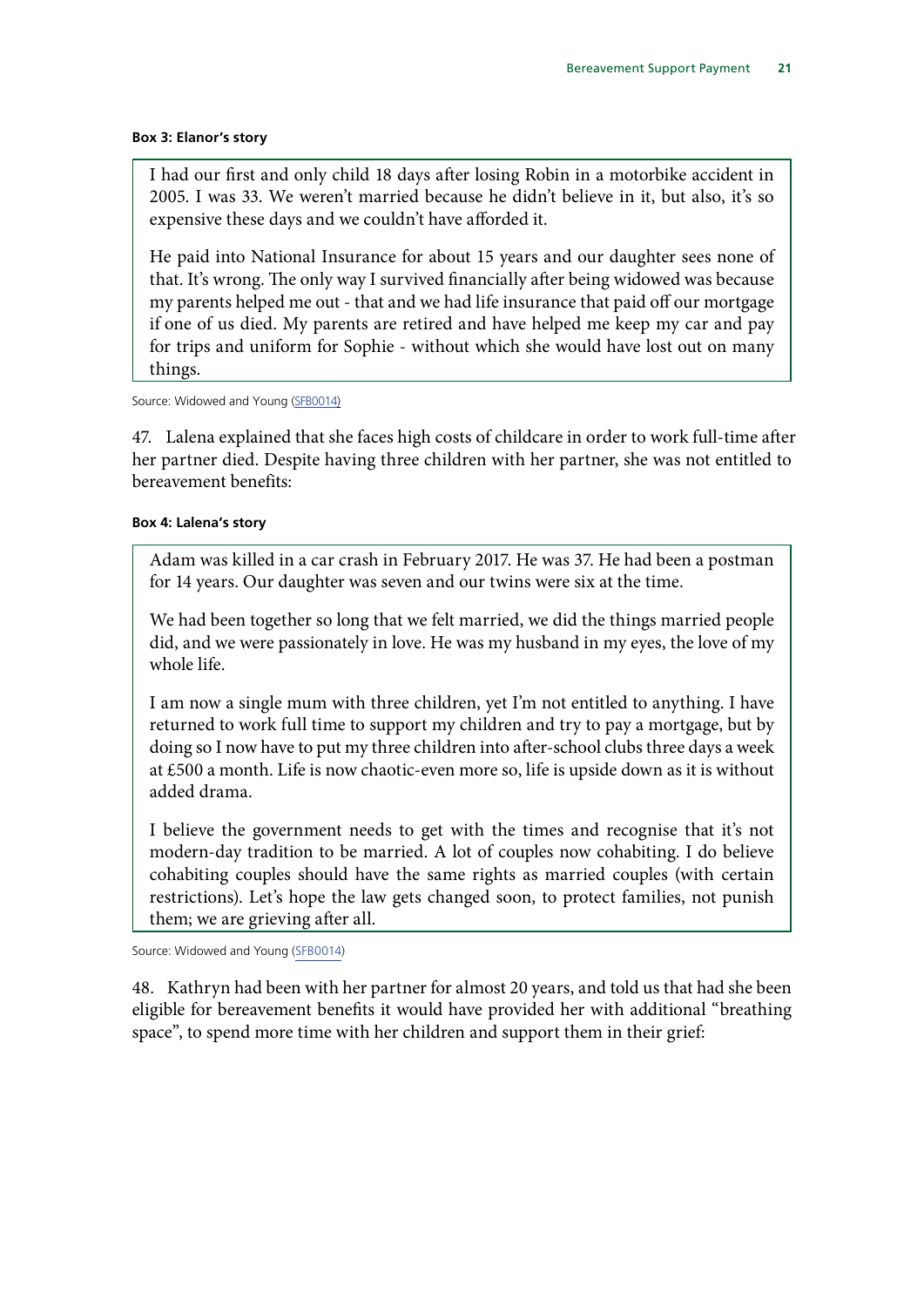#### **Box 5: Kathryn's story**

I was widowed very suddenly on 10 November 2018. We did not marry as we would rather support the boys in having a secure home and helping them to go to uni. One wants to do engineering the other astrophysics, so saving for university fees became more important. Needless to say these savings have gone on funeral costs. We have been together 19 years and had a joint mortgage for 15 years. I applied for bereavement support payments but was told I would not be entitled to it.

I had to return to work after four months even though my children both really needed me at home, and I have not had time to process and grieve for Keith. Bereavement support would have provided me with a little bit of breathing space allowing me to provide time with my children and support them not just with their grief but also dealing with the additional demands of supporting the eldest through is A levels just a few months after seeing his dad die in front of them. The youngest has had a growth spurt his feet growing two sizes since losing his dad and none of his clothes that we bought last summer, and autumn now fit him, again another worry that he needs new clothes that to be honest I can ill afford.

After 19 and a half years together and Keith paying NI and tax for 40 years, and, supporting his family we have been left in the position of trying to make ends meet. Shopping in the reduced section of the supermarket, not been able to plant a tree in remembrance or buy the children items and even the possibility of having to change schools due to the bus fare.

Source: Widowed and Young [\(SFB0014](http://data.parliament.uk/writtenevidence/committeeevidence.svc/evidencedocument/work-and-pensions-committee/support-for-the-bereaved/written/102341.html))

49. Cohabitation is already a familiar concept to the social security system. Entitlement to Universal Credit, for example, depends not only on if a claimant is single, married or in a civil partnership, but also if they are living with someone as if they are married (i.e. cohabiting).47 The Department's own guidance to staff on the factors that determine whether a couple are living together as if a married couple is prefaced, "the general principle in SS [social security] legislation is that couples, be they married or unmarried, should be treated in a similar way".<sup>48</sup>

50. Bereavement Support Payment was designed to modernise bereavement benefits and make them more accessible. Multiple witnesses argued in written evidence that restricting Bereavement Support Payment to married couples or those in a civil partnership was outdated and not reflective of modern society; inconsistent; and potentially discriminatory.<sup>49</sup> For example, the National Association of Funeral Directors commented:

> A system that completely fails to recognise the needs of a growing number of cohabitating couples is unfair and not reflective of modern society.50

Marie Curie also observed:

In much of the benefits system, a person simply co-habiting with a partner is regarded as being part of a couple when determining eligibility for and

<sup>47</sup> Low Income Tax Reform Group [\(SFB0015](http://data.parliament.uk/writtenevidence/committeeevidence.svc/evidencedocument/work-and-pensions-committee/support-for-the-bereaved/written/102559.html))

<sup>48</sup> Department for Work and Pensions, [Advice for decision-making: staff guide,](https://assets.publishing.service.gov.uk/government/uploads/system/uploads/attachment_data/file/661551/adme4.pdf) chapter E4

<sup>49</sup> For example, Widowed and Young ([SFB0014](http://data.parliament.uk/writtenevidence/committeeevidence.svc/evidencedocument/work-and-pensions-committee/support-for-the-bereaved/written/102341.html)); Aviva ([SFB0011](http://data.parliament.uk/writtenevidence/committeeevidence.svc/evidencedocument/work-and-pensions-committee/support-for-the-bereaved/written/102236.html)); Sue Ryder ([SFB0012\)](http://data.parliament.uk/writtenevidence/committeeevidence.svc/evidencedocument/work-and-pensions-committee/support-for-the-bereaved/written/102262.html); Marie Curie ([SFB0010](http://data.parliament.uk/writtenevidence/committeeevidence.svc/evidencedocument/work-and-pensions-committee/support-for-the-bereaved/written/102221.html)); National Association of Funeral Directors ([SFB0016](http://data.parliament.uk/writtenevidence/committeeevidence.svc/evidencedocument/work-and-pensions-committee/support-for-the-bereaved/written/102561.html))

<sup>50</sup> National Association of Funeral Directors ([SFB0016](http://data.parliament.uk/writtenevidence/committeeevidence.svc/evidencedocument/work-and-pensions-committee/support-for-the-bereaved/written/102561.html))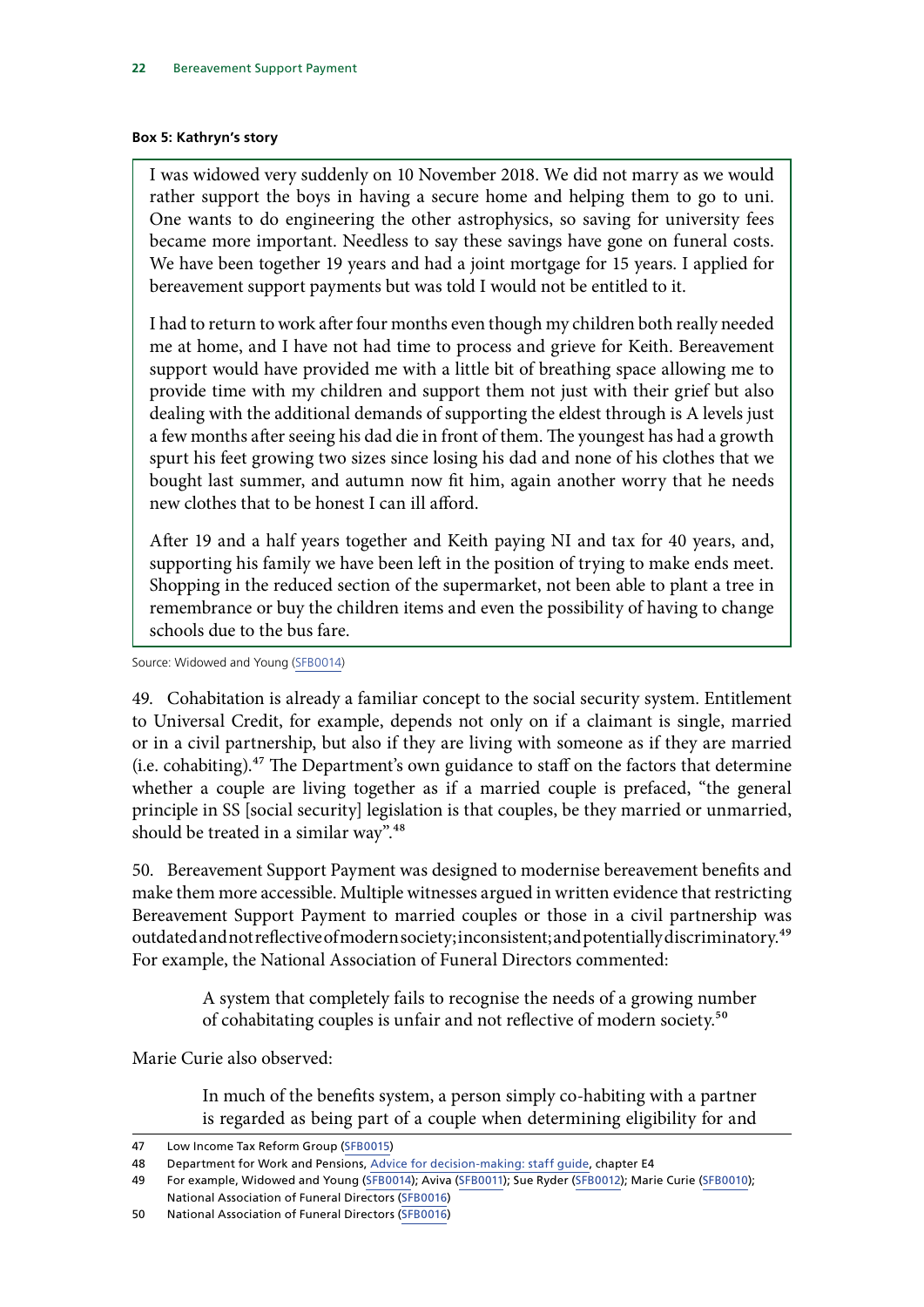<span id="page-24-0"></span>the level of benefit paid. It is inconsistent and insensitive of the DWP to regard a person who is not married or in a civil partnership, in this way, as being part of a couple only until their partner has died.<sup>51</sup>

51. **The Government has argued that extending eligibility for Bereavement Support Payment to bereaved cohabitees would create complexities. It says, in particular, that cohabitation is "not a straightforward concept" and could lead to "multiple claims". Cohabitation is, however, already a familiar concept to the benefits system, for example, in Universal Credit.**

52. **The Government has said that Bereavement Support Payment was designed to make bereavement benefits more accessible. Bereaved cohabitees with dependent children face similar costs of bereavement to other families—exactly the sort of costs that BSP is intended to mitigate. There is no good reason to deny Bereavement Support Payment to these families. The Government needs urgently to rectify this injustice.**

## **The McLaughlin judgment**

53. In August 2018, the Supreme Court ruled on the case of Siobhan McLaughlin. Ms McLaughlin's partner, John Adams, died in 2014. They were not married but had lived together for 23 years and had four children. Her partner's National Insurance contributions would have made Ms McLaughlin eligible for Widowed Parent's Allowance, had she been married to her partner. Her claim for Widowed Parent's Allowance was refused because she was not married, and she applied for judicial review of that decision.

54. The Supreme Court ruled that denial of Widowed Parent's Allowance to Ms McLaughlin was incompatible with Article 14 of the European Convention on Human Rights (right against discrimination) when read with Article 8 (right to respect for private and family life). This was because Widowed Parent's Allowance was intended to mitigate the financial loss to children of a bereavement—a loss which does not depend on their parents' marital status. The Supreme Court made a "declaration of incompatibility" under the Human Rights Act 1998. This does not in itself change the law. It is now for the Government and Parliament to decide how to respond.

55. Widowed Parent's Allowance (WPA) is still payable to those bereaved before 6 April 2017 who have dependent children, for as long as the recipient is eligible to receive Child Benefit (until the child reaches 16, or 20 in some cases) and meets the other eligibility criteria.52 There are currently 32,381 people claiming Widowed Parent's Allowance (as of February 2019) receiving  $£112.39$  per week on average.<sup>53</sup> The eligibility criteria mean that, in theory, there could be active claims of WPA until 2038.

56. We asked the Minister when the Government planned to take action to address the McLaughlin judgment. He explained that the Government was committed to resolving the incompatibility but that it had not yet identified a suitable solution:

> We recognise that we have incompatible law on the statute book. While we are actively considering possible options, there isn't one simple or obvious solution. This is something I have taken a very close interest in over the

<sup>51</sup> Marie Curie ([SFB0010](http://data.parliament.uk/writtenevidence/committeeevidence.svc/evidencedocument/work-and-pensions-committee/support-for-the-bereaved/written/102221.html))

<sup>52</sup> House of Commons Library, [Widowed Parents Allowance,](https://researchbriefings.parliament.uk/ResearchBriefing/Summary/CDP-2019-0006) CDP-2019–0006

<sup>53</sup> Department for Work and Pensions, [Stat-Xplore](https://stat-xplore.dwp.gov.uk/webapi/jsf/login.xhtml)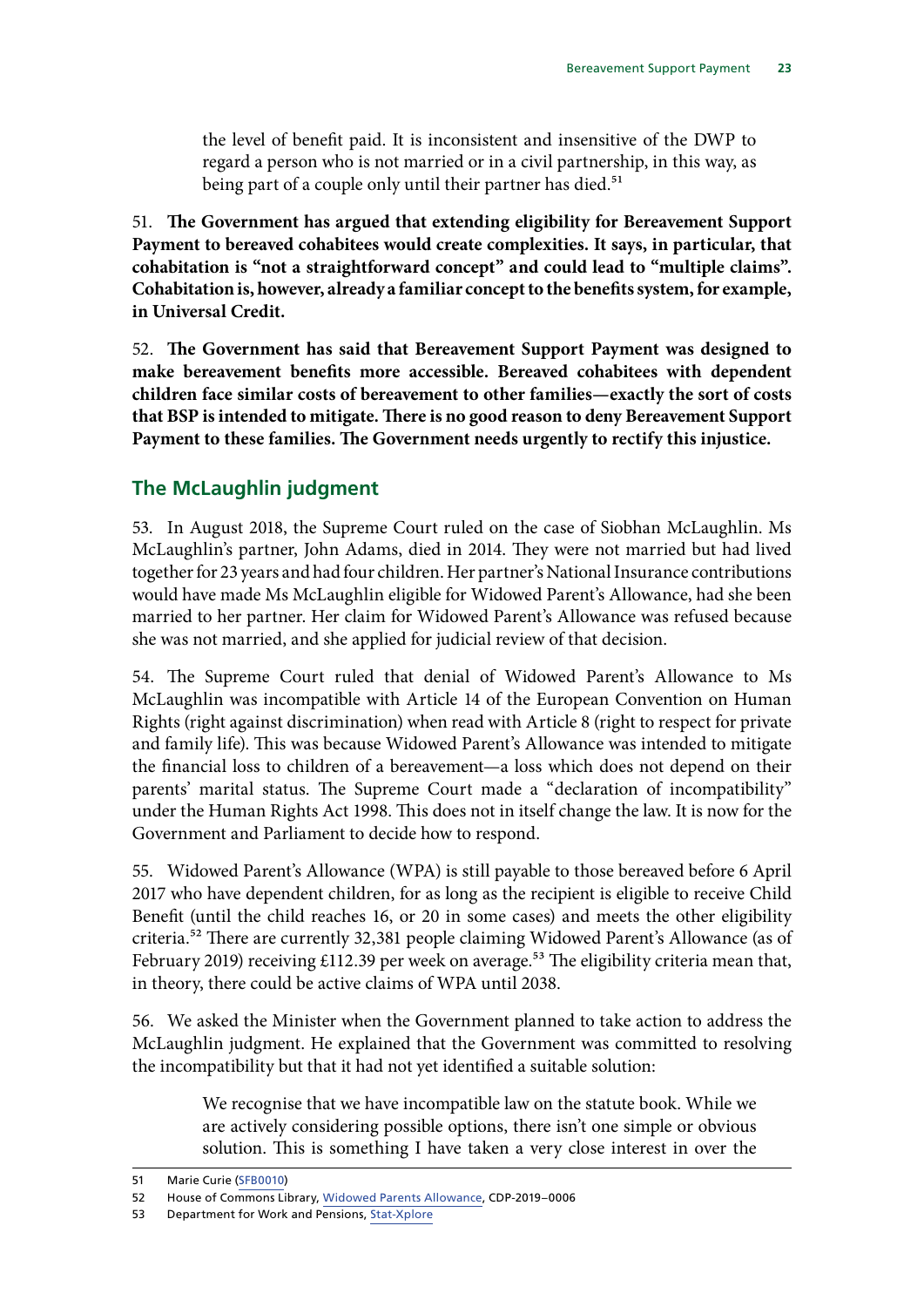<span id="page-25-0"></span>past three months because of the significance of the ruling. In nearly all cases, there is a very easy solution to most problems; invariably it is the wrong one. This is something that we have to get right, which is why I am looking very closely at it. We have to consider all the issues fully, and there are a number of very complicated issues. In my view, it would be wrong to make a decision on what action we will take before we had considered all of them.54

57. The McLaughlin ruling did not directly apply to Bereavement Support Payment. Baroness Hale, one of the Supreme Court justices, stated in the McLaughlin ruling that it "does not follow that the new law [BSP] is incompatible". She added that the Supreme Court had not "heard argument about" BSP; and that, had it done so, "the argument would no doubt be very different from the argument we have heard in this case".<sup>55</sup>

58. However, since BSP is paid at a higher rate to those with dependent children, it assumes that those families will face higher immediate costs. The central principle of the McLaughlin ruling may therefore be engaged—namely, that the financial costs of a bereavement to a household with children does not depend on their parents' marital status. For this reason, we discuss eligibility for Widowed Parent's Allowance and Bereavement Support Payment together below.

59. **Over a year after it was given, the Government has not yet responded to the McLaughlin ruling, which found that not paying Widowed Parent's Allowance to cohabitees is incompatible with human rights law.**

60. **The McLaughlin ruling did not apply directly to Bereavement Support Payment. The same central principle applies, however: the fact that BSP is paid at a higher rate to those with dependent children must be because the Government assumes those families face higher immediate costs as a result of bereavement. The financial cost of bereavement to families with dependent children is no less because their parents were not married.**

61. **The right thing for the Government to do in response to the McLaughlin ruling would be to make cohabitees eligible both for Widowed Parent's Allowance and for Bereavement Support Payment.**

## **Legislative options open to the Government**

62. There are a number of legislative options open to the Government in response to the McLaughlin ruling. The Minister outlined some of the options that he was actively considering:

> They include things like a remedial order, which you would expect. They also include the potential of making ex gratia payments.<sup>56</sup>

54 [Q137](http://data.parliament.uk/writtenevidence/committeeevidence.svc/evidencedocument/work-and-pensions-committee/support-for-the-bereaved/oral/103885.html)

<sup>55</sup> [Judgment in the matter of an application by Siobhan McLaughlin for Judicial Review \(Northern Ireland\)](https://www.supremecourt.uk/cases/docs/uksc-2017-0035-judgment.pdf) [2018]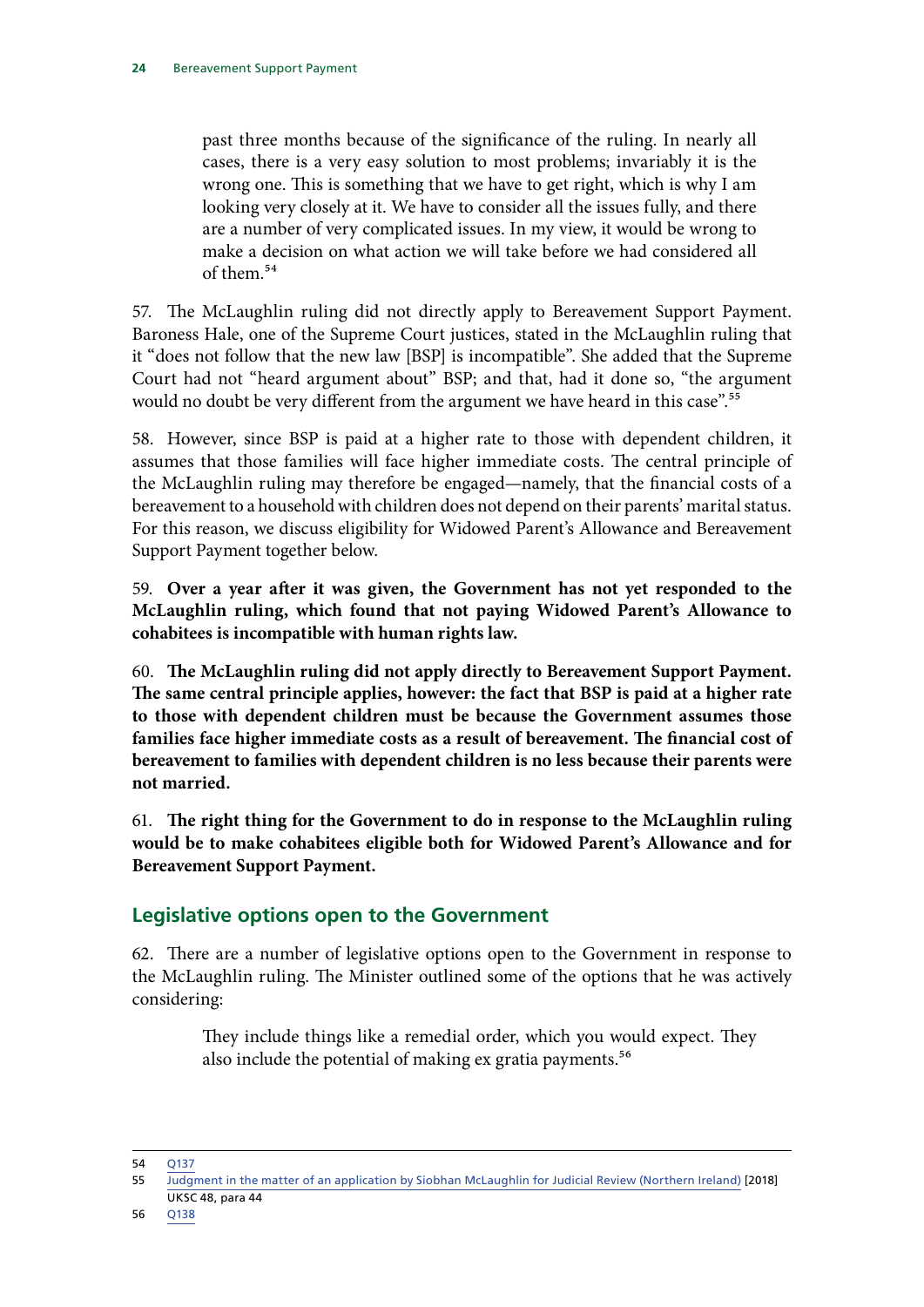<span id="page-26-0"></span>63. A Remedial Order under the Human Rights Act 1998 can amend primary legislation following a declaration of incompatibility by the courts. It could amend the eligibility criteria for Widowed Payment's Allowance, but it is unclear whether it would be able to amend the eligibility criteria for Bereavement Support Payment, as BSP did not fall within the scope of the court's declaration of incompatibility. Making ex gratia payments would not change the underlying eligibility criteria for WPA or BSP but could be a form of compensation for those who would have been eligible for WPA had they been married or in a civil partnership. A third option would be to bring forward primary legislation to amend the eligibility criteria for Widowed Parent's Allowance and Bereavement Support Payment at the same time.

64. **We are keen to end the delay faced by bereaved families to accessing the support they need and to which they should be entitled. The Department has acted too slowly in response to the McLaughlin judgment. One option may have been to bring forward a Remedial Order. However, the Government has not committed to doing so, and it is unclear if such an order would in any case be able to amend the eligibility criteria for Bereavement Support Payment. Ex gratia payments would not change the underlying eligibility criteria for either benefit. It may therefore be easier and quicker to deal with both Widowed Parent's Allowance and Bereavement Support Payment in primary legislation, since the same issue is at stake: how to support families in which the partners are not in a legally recognised relationship.**

### **Policy options to extend eligibility to bereaved cohabitees**

65. Regardless of which legislative vehicle it uses to do so, the Government has a number of policy options open to it to make bereaved cohabitees eligible for bereavement benefits.

### *Making children directly eligible*

66. One way forward would be to make bereaved children directly eligible for bereavement benefits. They could then be claimed by the surviving partner on their behalf. This would resolve the issue of cohabitation, as entitlement would not depend on the parents' marital status.57 The Childhood Bereavement Network and Widowed and Young both suggested to us that the Government should explore the option of making children directly eligible for bereavement benefits.<sup>58</sup>

67. This approach is common in many European countries. The Supreme Court highlighted that "it is noteworthy that in most other member states survivor's pensions are paid directly to the children irrespective of birth status".59 Analysis published by the National Children's Bureau (NCB) found that of "the 42 member states [of the Council of Europe] for which information is obtainable, 36 pay a survivor's pension to a child bereaved of a parent (or both parents), usually up to a maximum age."60

<sup>57</sup> Childhood Bereavement Network [\(SFB0013](http://data.parliament.uk/writtenevidence/committeeevidence.svc/evidencedocument/work-and-pensions-committee/support-for-the-bereaved/written/102338.html))

<sup>58</sup> Childhood Bereavement Network [\(SFB0013](http://data.parliament.uk/writtenevidence/committeeevidence.svc/evidencedocument/work-and-pensions-committee/support-for-the-bereaved/written/102338.html)); Widowed and Young ([SFB0014](http://data.parliament.uk/writtenevidence/committeeevidence.svc/evidencedocument/work-and-pensions-committee/support-for-the-bereaved/written/102341.html))

<sup>59</sup> [Supreme Court Press summary](https://www.supremecourt.uk/cases/docs/uksc-2017-0035-press-summary.pdf)

<sup>60</sup> National Children's Bureau, [Written submission to the Supreme Court](http://www.childhoodbereavementnetwork.org.uk/media/73376/Approved-Submissions-NCB-5289501-1-29318-MAIN-SUBMISSIONS.pdf), paras 27–32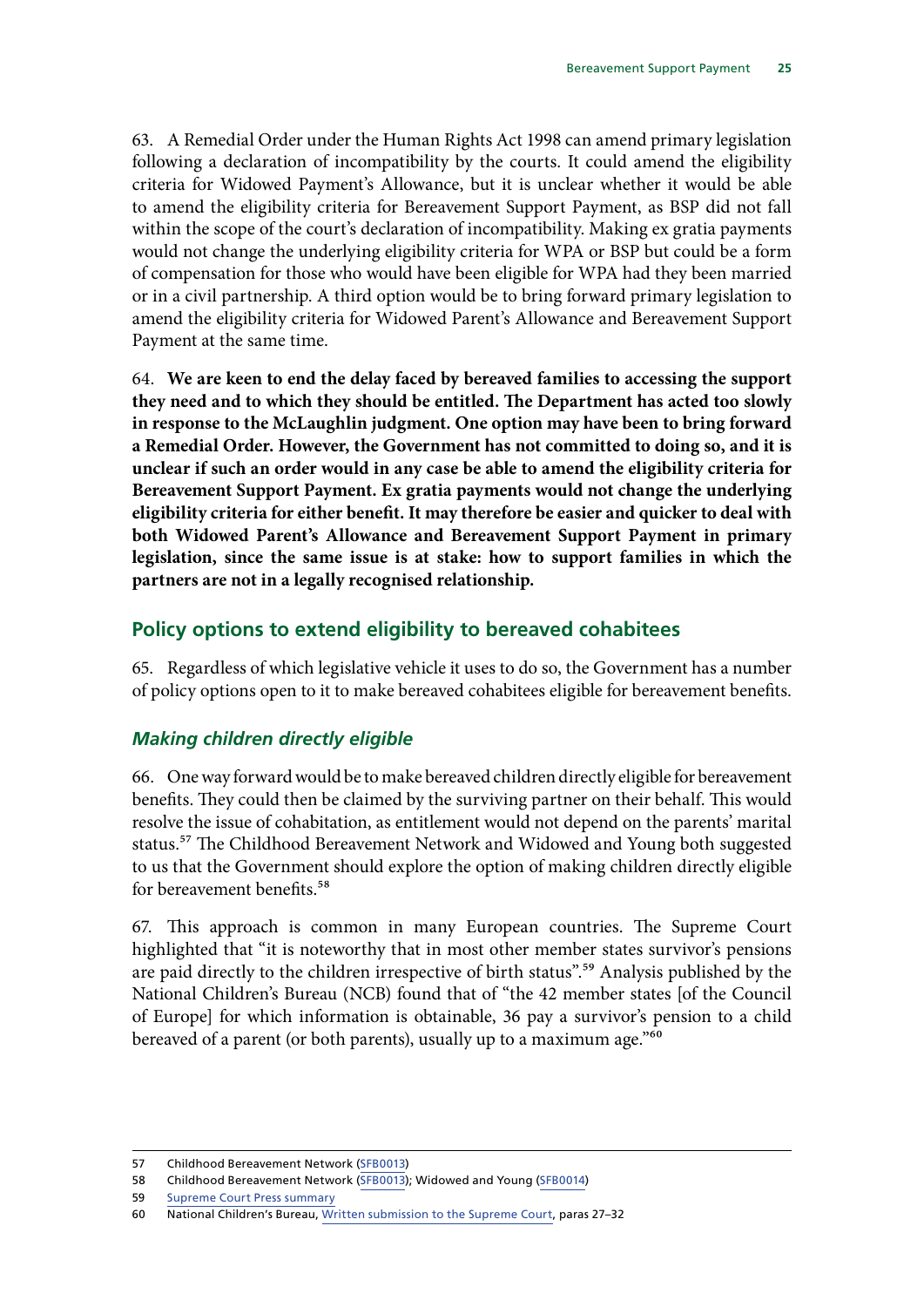<span id="page-27-0"></span>68. The Minister told us in oral evidence that he was not, however, currently considering this option in response to the McLaughlin ruling. He said that this was because bereavement benefits were designed to support the individual with responsibility for the financial affairs of the family:

> I think there are very good reasons why not to do it that way. Other countries do have orphan benefits, for example, but this benefit is designed to support the individual who takes over the responsibility, or previously had part of the responsibility, for the financial affairs of that couple. The children do not ordinarily have responsibility for the financial affairs of a family or a household.<sup>61</sup>

### *Recognising cohabitation*

69. The main drawback of making children directly eligible for bereavement benefits is that it would exclude cohabiting partners without dependent children who may be equally in need of support. We heard that a simpler approach, that avoids this drawback, would be for DWP to simply recognise cohabitation as grounds for eligibility for bereavement benefits. Scott Sinclair, Head of Policy and Public Affairs at Marie Curie argued:

> I am of the view that the DWP should just recognise cohabitation. I understand the idea that you could build a system where the children have the payments that are given to the parents, but it seems strange to build another system when the DWP could just extend it—let's add an understanding of cohabitation for existing benefits to this one.<sup>62</sup>

70. The Government has recently announced plans to extend bereavement damages under the Fatal Accidents Act 1976 to bereaved cohabitees. Currently under the Act, claims for bereavement damages can be granted to the spouse or civil partner of the deceased, or to the parents of the deceased (if the child is under the age of 18) where they died because of a wrongful act or omission of another person.<sup>63</sup> Following a declaration of incompatibility made in *Smith v Lancashire Teaching Hospitals NHS Foundation Trust*, the Government laid a proposed draft Remedial Order under the Human Rights Act 1998.

71. The draft Remedial Order extends eligibility for bereavement damages to claimants who cohabited with the deceased for a period of at least two years immediately before the death. Where the deceased was married or in a civil partnership with one person and cohabiting with another (for example, in a case in which the individual was separated but not divorced), the award for bereavement damages would be split equally between the two qualifying parties.64

72. We asked the Minister if the Government would follow this approach to bereavement benefits in response to the McLaughlin ruling. He acknowledged that "there are similarities between the two judgments", but added:

<sup>61</sup> [Q143](http://data.parliament.uk/writtenevidence/committeeevidence.svc/evidencedocument/work-and-pensions-committee/support-for-the-bereaved/oral/103885.html)

<sup>62</sup> [Q69](http://data.parliament.uk/writtenevidence/committeeevidence.svc/evidencedocument/work-and-pensions-committee/support-for-the-bereaved/oral/102802.html)

<sup>63</sup> Joint Committee on Human Rights, [Proposal for a draft Fatal Accidents Act 1976 \(Remedial\) Order 2019,](https://publications.parliament.uk/pa/jt201719/jtselect/jtrights/2225/2225.pdf) Twenty-First Report of Session 2017–19 (HC 2225)

<sup>64</sup> Joint Committee on Human Rights, [Proposal for a draft Fatal Accidents Act 1976 \(Remedial\) Order 2019,](https://publications.parliament.uk/pa/jt201719/jtselect/jtrights/2225/2225.pdf) Twenty-First Report of Session 2017–19 (HC 2225)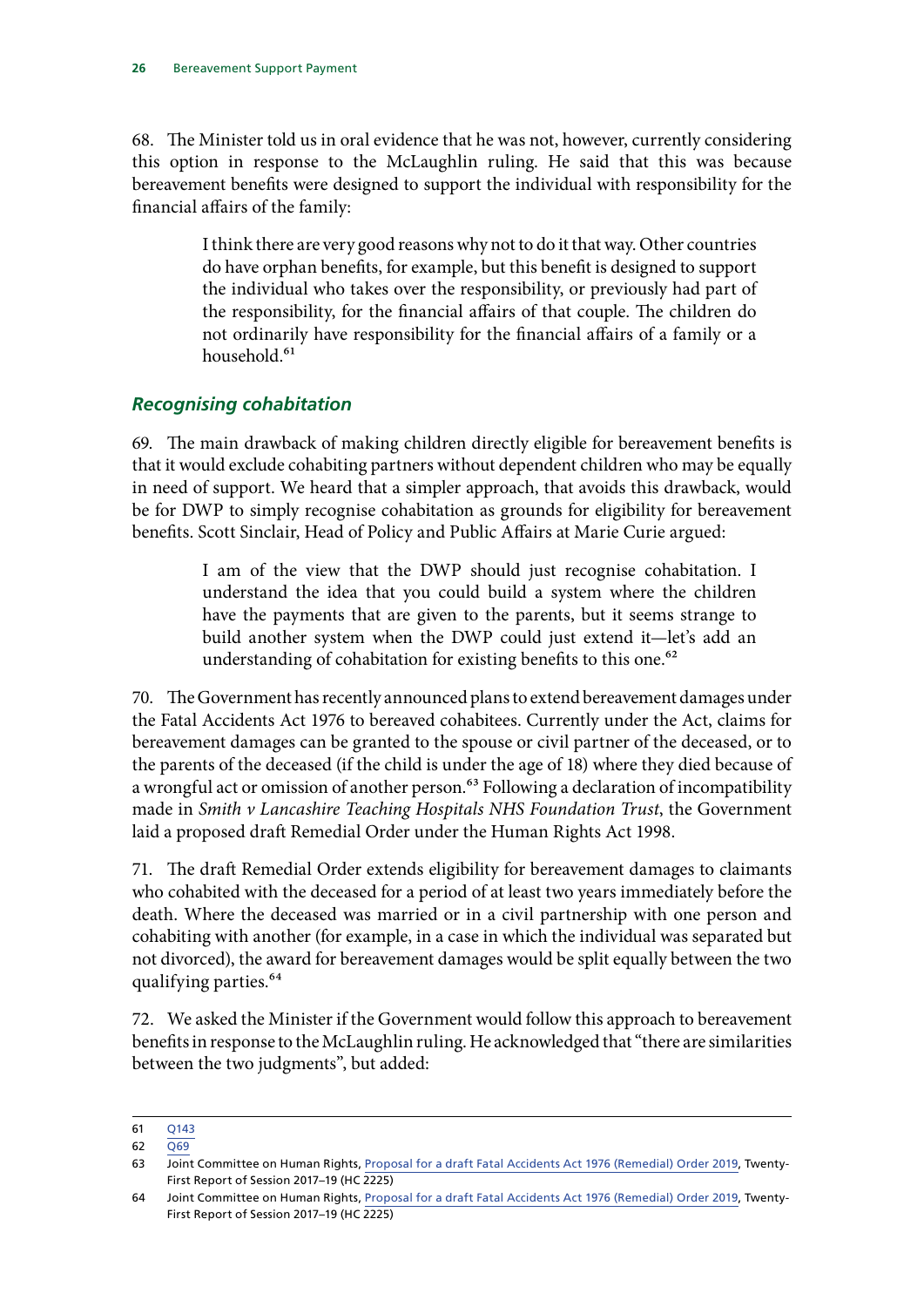There are some very distinct differences, too. For example, the Fatal Accidents Act is a one-off payment. They have had a two-year definition as the basis of their solution. […] I will look at this case and the potential precedents that it might set, but I think we are not entirely comparing apples with apples.<sup>65</sup>

73. The Minister told us that, given the number of possible options, he was concerned about the potential unintended consequences of the Government's decision on the McLaughlin judgment:

> Every option has unintended consequences, and I am trying to ensure that we make the right decision.<sup>66</sup>

We regret that the Department has not shown this caution in its approach to the introduction and rollout of Universal Credit, the Government's flagship reform of social security.

74. **Given its concern about unintended consequences, the obvious next step is for the Government to consult on the best way to make bereaved cohabitees eligible for bereavement benefits. This could bring any unintended consequences to light and allow the Government to draw upon the widest base of expertise in formulating its response to the McLaughlin judgment.**

75. *We recommend that the Government consult on options for reform of both Widowed Parent's Allowance and Bereavement Support Payment. Those options should include:*

- a) *Making children directly eligible for bereavement benefits; and*
- b) *Recognising cohabitation in a similar way to elsewhere in the benefits system.*

*The Government should start the consultation as soon as possible, and, in any event, before the end of 2019 in order to meet its stated aim of 'making bereavement benefits more accessible' as quickly as possible.*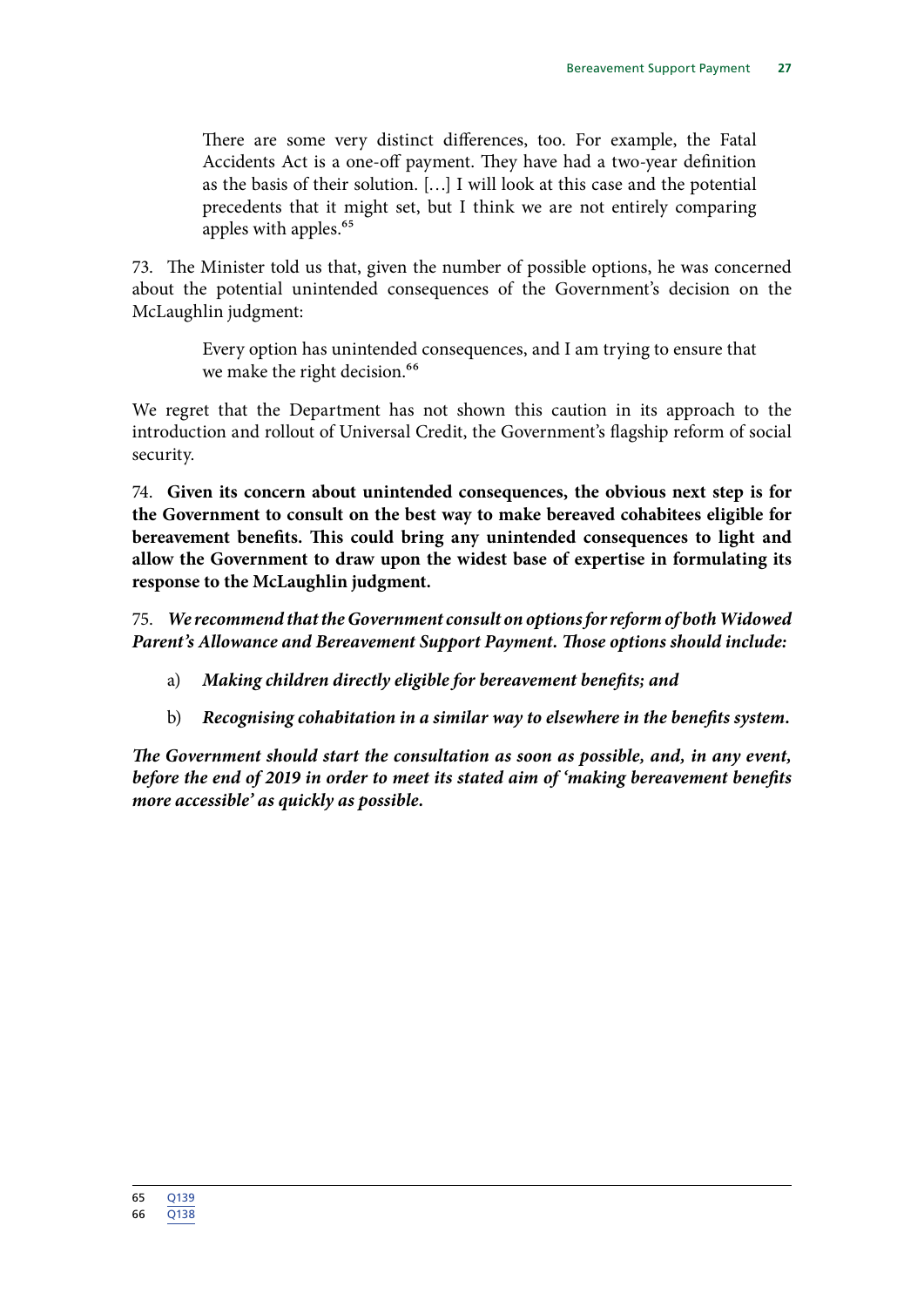## <span id="page-29-0"></span>Conclusions and recommendations

### How is Bereavement Support Payment working?

- 1. We do not doubt the intention of the Department to undertake a full and robust evaluation of Bereavement Support Payment. We welcome the Department's commitment to ensuring that such an evaluation uses the best possible evidence base. But BSP has now been claimed by almost 100,000 households. It is not clear to us why the Department still thinks that the evidence base for BSP is not yet adequate. (Paragraph 14)
- 2. *We recommend that the Department begin to evaluate Bereavement Support Payment at the start of 2020 and should set out its plan for doing so in response to this report. As part of this evaluation, it should consider*:
	- c) *The duration for which BSP is paid*;
	- d) *The time limit for applying for BSP; and*
	- e) *Making cohabitees eligible for BSP*. (Paragraph 15)
- 3. BSP is paid for a maximum of eighteen months after the death of a partner. But 18 months is not long enough for many bereaved families to come to terms with the emotional and financial implications of their new circumstances. Nor too will the immediate costs of bereavement have passed by then. *We recommend that the Department extend the period for which BSP is paid and consult on the most appropriate duration. This should form part of the Department's evaluation of BSP*. (Paragraph 22)
- 4. People whose partner has died only have three months to apply for Bereavement Support Payment to receive their full entitlement, at what is likely to be of the most traumatic and busy periods of their lives. This short time limit for applying means that it is too easy for potential claimants to miss out on vital support, support which can ease the immediate financial pressures on grieving households following a death. *We recommend that the Government increase the time limit for full entitlement to at least six months and take further evidence on the most appropriate time limit for application during its evaluation of BSP* (Paragraph 28)
- 5. We welcome the steps the Government has taken to promote Bereavement Support Payment. But there is still room for improvement. Given the short time limit for applying for BSP, promoting it effectively is vital to ensuring that bereaved people get the support they need. (Paragraph 29)
- 6. *We recommend that the Government ensures that registrars advise those registering a death to check if they are eligible for Bereavement Support Payment. The Department should provide leaflets for registrars to distribute that explain the bereavement benefits to which people may be entitled and signpost to the Bereavement Service and Tell Us Once*. (Paragraph 30)
- 7. BSP is not taxable, but in a small number of cases people have had their BSP taxed. This may be because the tax credits claim form is unclear: in particular, claimants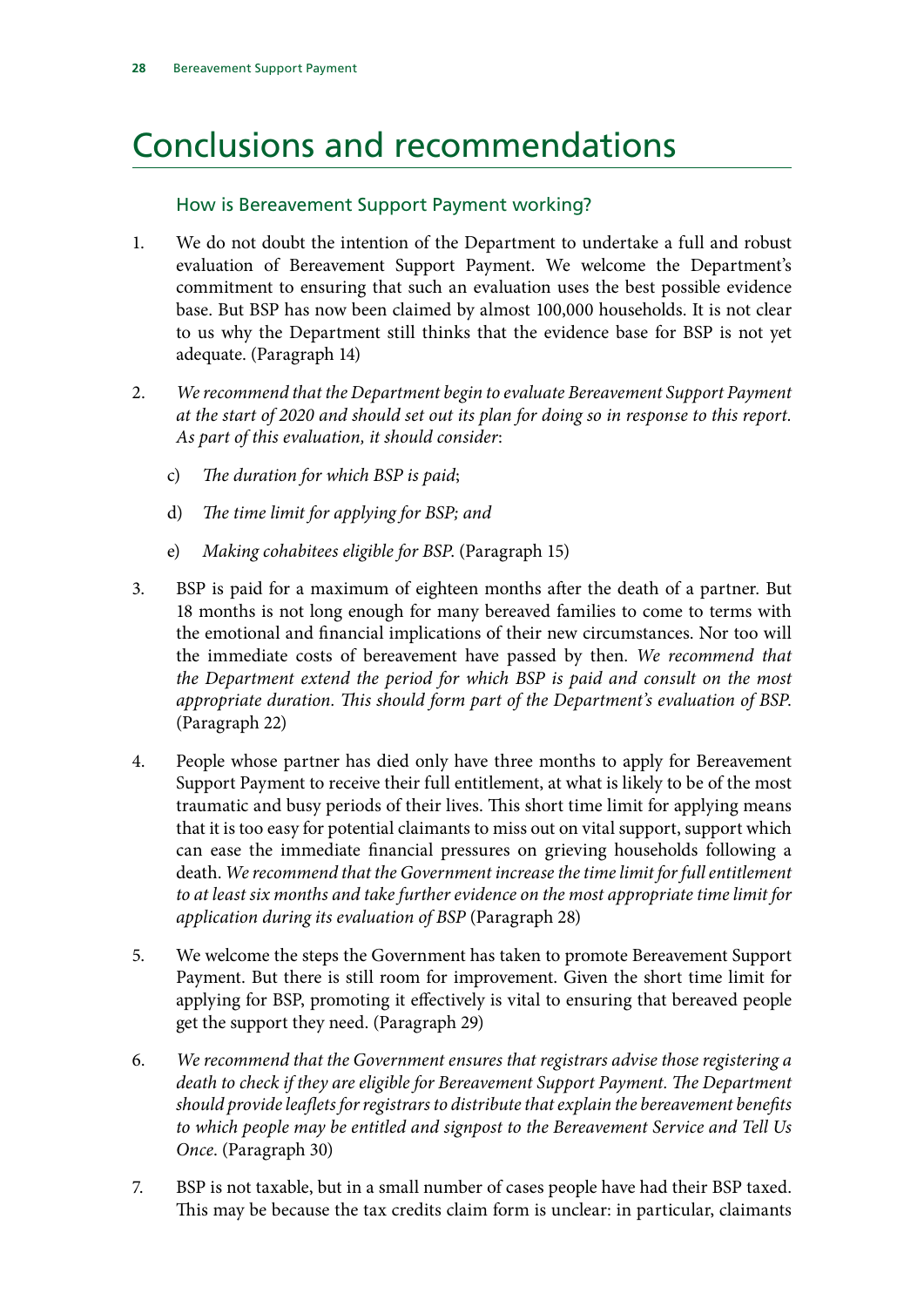have to declare if they receive Bereavement Allowance—a separate, taxable benefit. *We recommend that the Government update the tax credits change of circumstances form to clarify that BSP is not taxable and does not need to be declared*. (Paragraph 32)

- 8. Bereavement Support Payment is not counted as income when calculating entitlement for Universal Credit. It is therefore difficult to see why the lump sum payment of BSP is treated after one year as personal savings or capital when calculating Universal Credit entitlement, particularly since BSP is designed as an 18 month-long benefit. People who have not spent their BSP lump sum at that point, for whatever reason, could see their UC payments reduced or even stopped whilst their monthly BSP payments continue. *We recommend that BSP should not be treated as capital for the purpose of other benefits, including Universal Credit, for the full duration of its payment*. (Paragraph 35)
- 9. Universal Credit claimants will usually be required to look for work six months after their partner has died. In many cases this will be far too short. The six month "easement" available to claimants, to exempt them from having to look for work, may be appropriate for some but may fail to take account of households' different circumstances and the potentially seismic effect of bereavement on their lives. (Paragraph 40)
- 10. *We recommend that Work Coaches are given the discretion to lift work-related requirements for bereaved Universal Credit claimants for up to 18 months after the six month "easement"*. (Paragraph 41)

### Cohabitees and eligibility

- 11. The Government has argued that extending eligibility for Bereavement Support Payment to bereaved cohabitees would create complexities. It says, in particular, that cohabitation is "not a straightforward concept" and could lead to "multiple claims". Cohabitation is, however, already a familiar concept to the benefits system, for example, in Universal Credit. (Paragraph 51)
- 12. The Government has said that Bereavement Support Payment was designed to make bereavement benefits more accessible. Bereaved cohabitees with dependent children face similar costs of bereavement to other families—exactly the sort of costs that BSP is intended to mitigate. There is no good reason to deny Bereavement Support Payment to these families. The Government needs urgently to rectify this injustice. (Paragraph 52)
- 13. Over a year after it was given, the Government has not yet responded to the McLaughlin ruling, which found that not paying Widowed Parent's Allowance to cohabitees is incompatible with human rights law. (Paragraph 59)
- 14. The McLaughlin ruling did not apply directly to Bereavement Support Payment. The same central principle applies, however: the fact that BSP is paid at a higher rate to those with dependent children must be because the Government assumes those families face higher immediate costs as a result of bereavement. The financial cost of bereavement to families with dependent children is no less because their parents were not married. (Paragraph 60)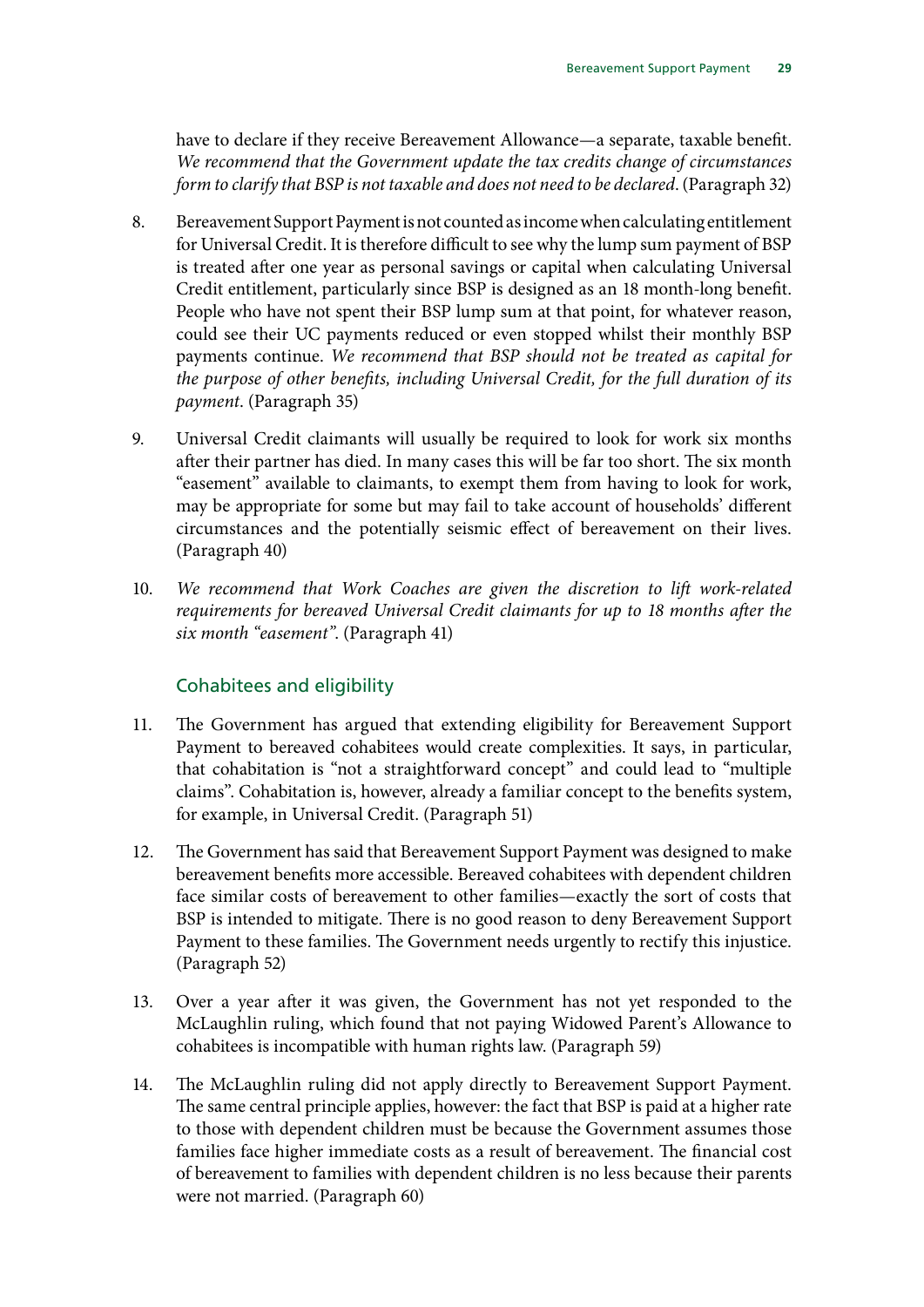- 15. The right thing for the Government to do in response to the McLaughlin ruling would be to make cohabitees eligible both for Widowed Parent's Allowance and for Bereavement Support Payment. (Paragraph 61)
- 16. We are keen to end the delay faced by bereaved families to accessing the support they need and to which they should be entitled. The Department has acted too slowly in response to the McLaughlin judgment. One option may have been to bring forward a Remedial Order. However, the Government has not committed to doing so, and it is unclear if such an order would in any case be able to amend the eligibility criteria for Bereavement Support Payment. Ex gratia payments would not change the underlying eligibility criteria for either benefit. It may therefore be easier and quicker to deal with both Widowed Parent's Allowance and Bereavement Support Payment in primary legislation, since the same issue is at stake: how to support families in which the partners are not in a legally recognised relationship. (Paragraph 64)
- 17. Given its concern about unintended consequences, the obvious next step is for the Government to consult on the best way to make bereaved cohabitees eligible for bereavement benefits. This could bring any unintended consequences to light and allow the Government to draw upon the widest base of expertise in formulating its response to the McLaughlin judgment. (Paragraph 74)
- 18. *We recommend that the Government consult on options for reform of both Widowed Parent's Allowance and Bereavement Support Payment. Those options should include*:
	- f) *Making children directly eligible for bereavement benefits; and*
	- g) *Recognising cohabitation in a similar way to elsewhere in the benefits system*.

*The Government should start the consultation as soon as possible, and, in any event, before the end of 2019 in order to meet its stated aim of 'making bereavement benefits more accessible' as quickly as possible*. (Paragraph 75)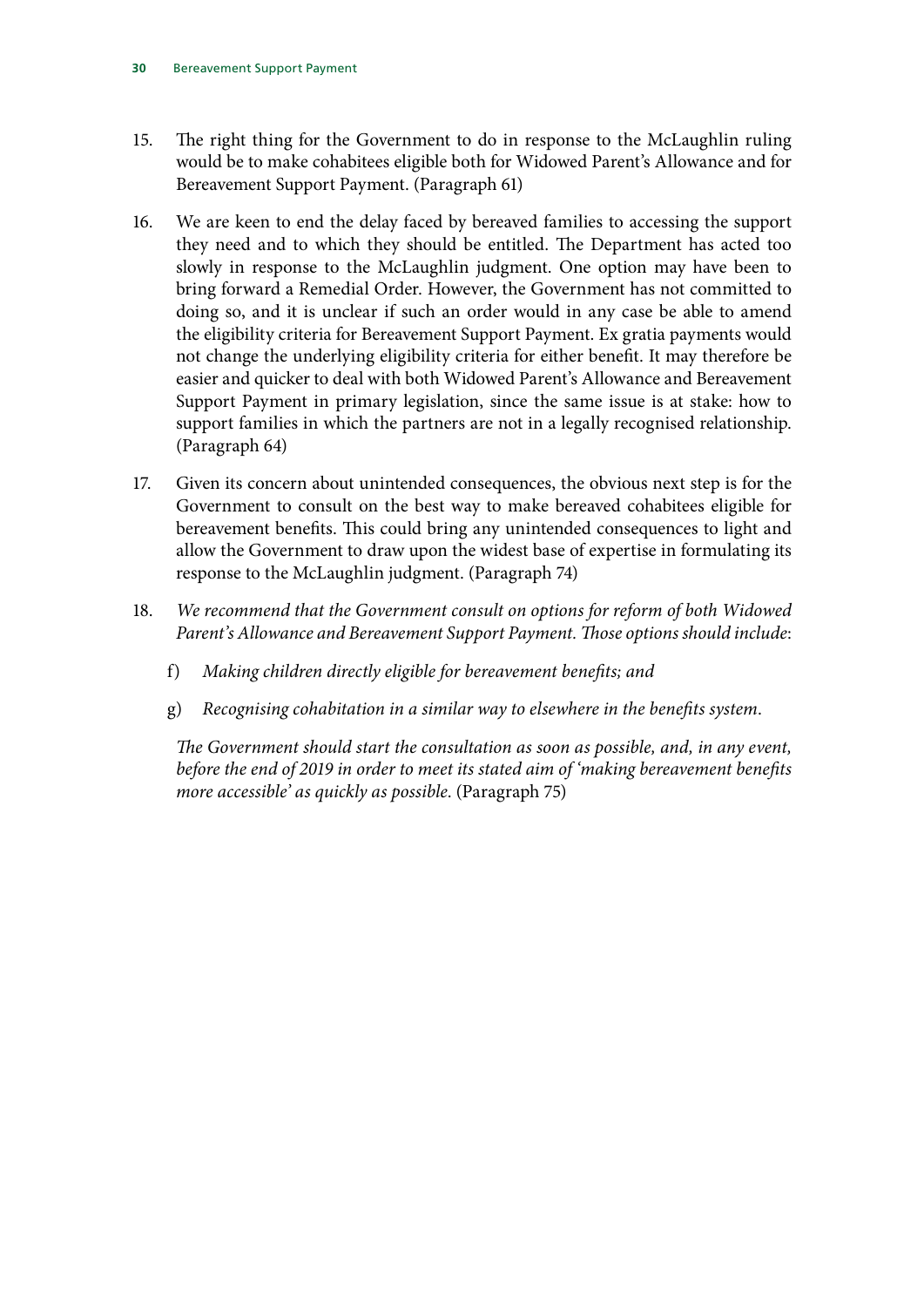## <span id="page-32-0"></span>Formal minutes

#### **Wednesday 16 October 2019**

#### Members present:

Rt Hon Frank Field, in the Chair

| Steve McCabe   |
|----------------|
| Nigel Mills    |
| Chris Stephens |
| Derek Thomas   |
|                |

Draft report (*Bereavement Support Payment*), proposed by the Chair, brought up and read.

*Ordered*, That the draft Report be read a second time, paragraph by paragraph.

Paragraphs 1 to 75 read and agreed to.

Summary agreed to.

*Resolved*, That the Report be the First Report of the Committee to the House.

*Ordered*, That the Chair make the Report to the House.

*Ordered*, That embargoed copies of the Report be made available, in accordance with the provisions of Standing Order No. 134.

[Adjourned till Wednesday 23 October at 9.30am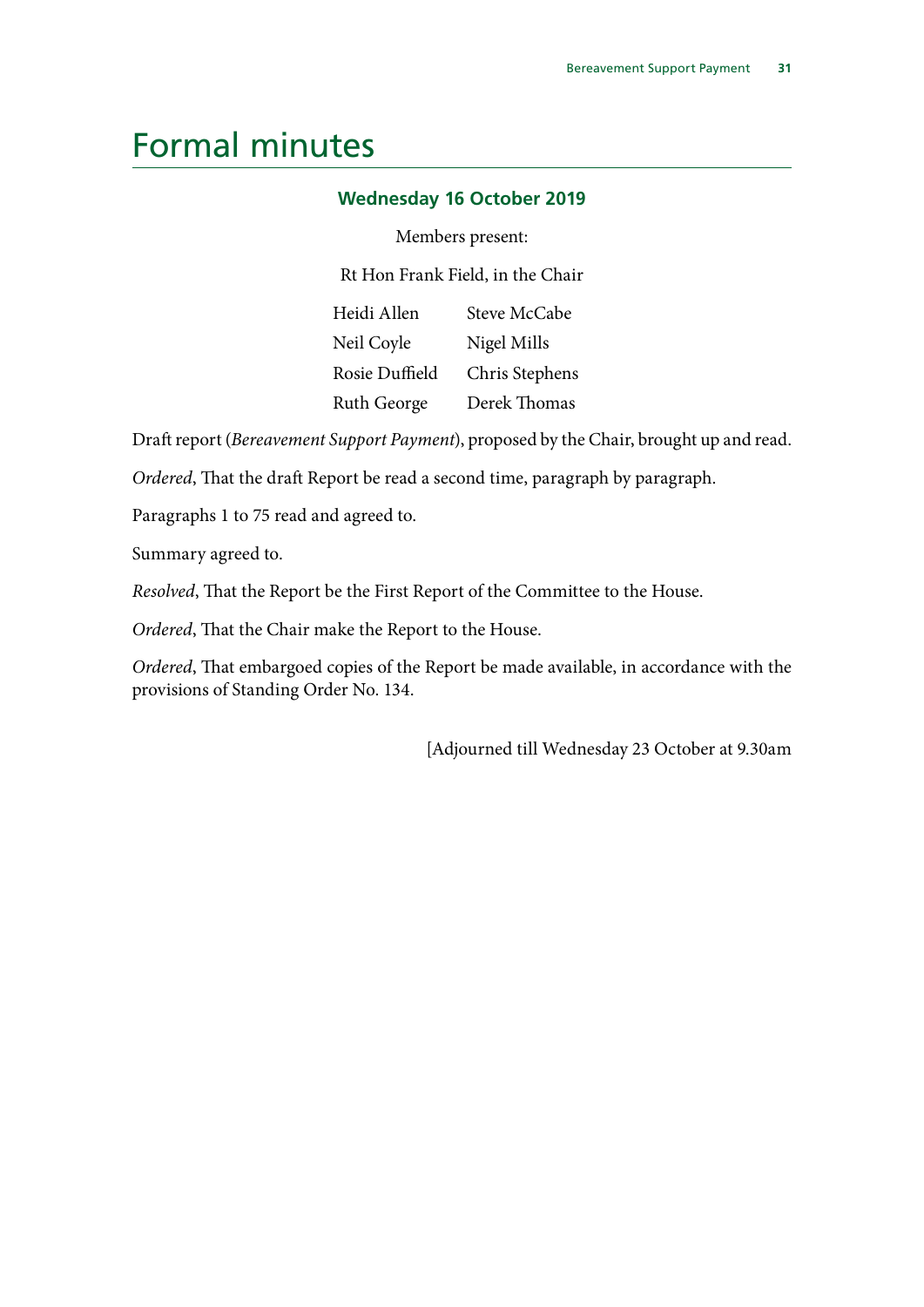## <span id="page-33-0"></span>Witnesses

The following witnesses gave evidence. Transcripts can be viewed on the [inquiry publications](https://www.parliament.uk/business/committees/committees-a-z/commons-select/work-and-pensions-committee/inquiries/parliament-2017/inquiry3/publications/) [page](https://www.parliament.uk/business/committees/committees-a-z/commons-select/work-and-pensions-committee/inquiries/parliament-2017/inquiry3/publications/) of the Committee's website.

#### **Wednesday 5 June 2019**

| Joana Crookall, Nikki Haxton-Jones, Fiona Shakesby, Kathryn Ford, Lalena<br>Walkley, and Joana Niemeyer, Members of Widowed and Young                                                                                                                     | O1–41  |
|-----------------------------------------------------------------------------------------------------------------------------------------------------------------------------------------------------------------------------------------------------------|--------|
| Alison Penny, Director, Childhood Bereavement Network, Scott Sinclair,<br>Head of Policy and Public Affairs, Marie Curie, Sarah Gigg, Director of<br>Nursing, Sue Ryder, and Georgia Elms, Campaign Spokesperson and former<br>Chair, WAY Widowed & Young | O42–77 |
| Wednesday 19 June 2019                                                                                                                                                                                                                                    |        |
| David Collingwood, Director of Funerals, Co-op Group, Paul Allcock, UK                                                                                                                                                                                    |        |

Government Liaison - Executive Committee, National Society of Allied and Independent Funeral Directors (SAIF), **Jeremy Field**, Past President, National Association of Funeral Directors (NAFD), **Simon Cox**, Head of Insight and External Affairs, Dignity Canadian Communications of the COS-107

#### **Wednesday 17 July 2019**

**Will Quince MP**, Minister for Family Support, Housing and Child Maintenance, Department for Work and Pensions, **Helen Walker**, Deputy Director, Children, Families and Disadvantage, Department for Work and Pensions [Q108–182](http://data.parliament.uk/WrittenEvidence/CommitteeEvidence.svc/EvidenceDocument/Work%20and%20Pensions/Support%20for%20the%20bereaved/Oral/103885.html)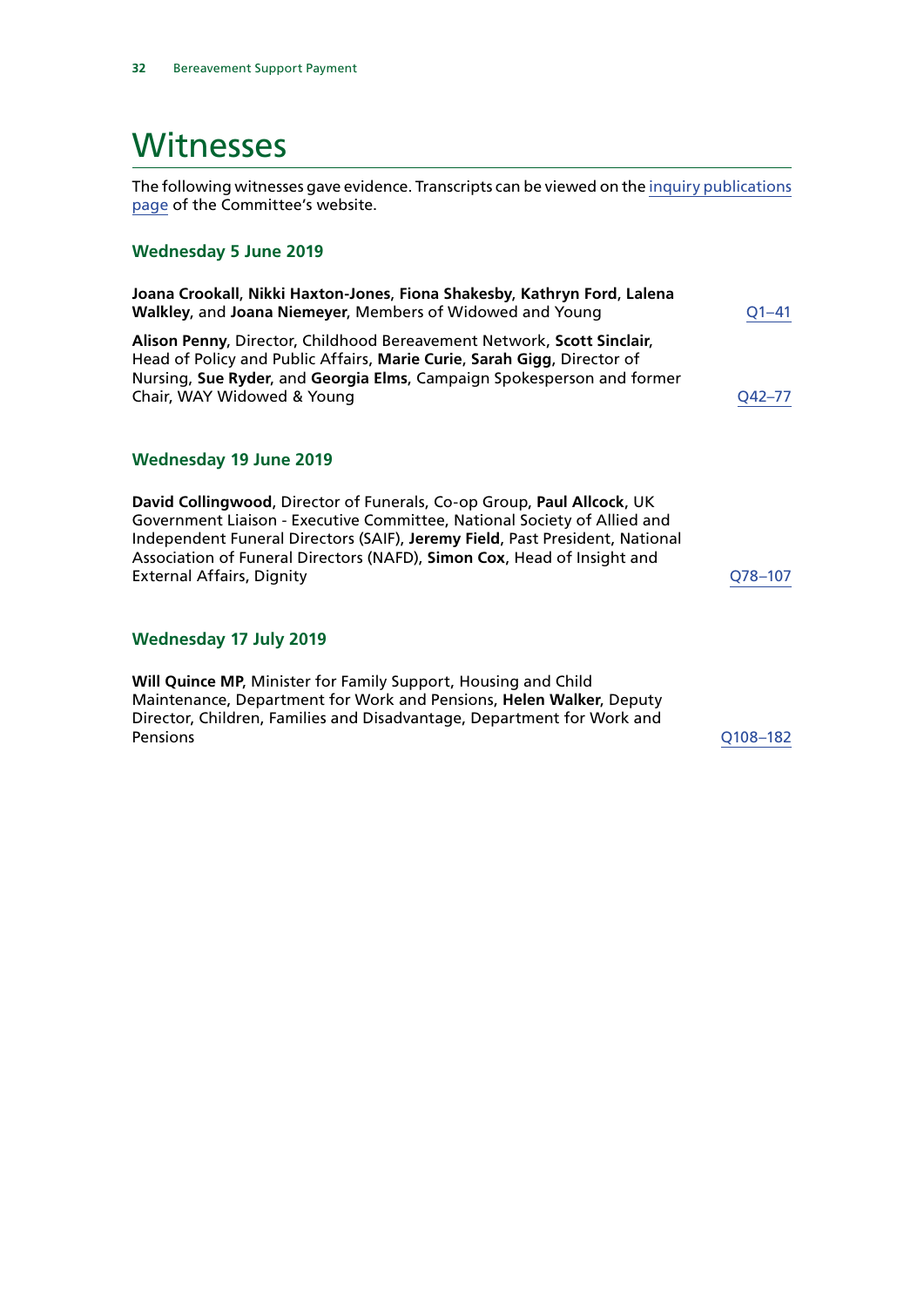## <span id="page-34-0"></span>Published written evidence

The following written evidence was received and can be viewed on the [inquiry publications](https://www.parliament.uk/business/committees/committees-a-z/commons-select/work-and-pensions-committee/inquiries/parliament-2017/inquiry3/publications/) [page](https://www.parliament.uk/business/committees/committees-a-z/commons-select/work-and-pensions-committee/inquiries/parliament-2017/inquiry3/publications/) of the Committee's website.

SFB numbers are generated by the evidence processing system and so may not be complete.

- Altmann, Ros [\(SFB0017\)](http://data.parliament.uk/WrittenEvidence/CommitteeEvidence.svc/EvidenceDocument/Work%20and%20Pensions/Support%20for%20the%20bereaved/Written/102595.html)
- Aviva ([SFB0011\)](http://data.parliament.uk/WrittenEvidence/CommitteeEvidence.svc/EvidenceDocument/Work%20and%20Pensions/Support%20for%20the%20bereaved/Written/102236.html)
- Childhood Bereavement Network [\(SFB0013](http://data.parliament.uk/WrittenEvidence/CommitteeEvidence.svc/EvidenceDocument/Work%20and%20Pensions/Support%20for%20the%20bereaved/Written/102338.html))
- CLIC Sargent ([SFB0005\)](http://data.parliament.uk/WrittenEvidence/CommitteeEvidence.svc/EvidenceDocument/Work%20and%20Pensions/Support%20for%20the%20bereaved/Written/102144.html)
- Co-op Group [\(SFB0009](http://data.parliament.uk/WrittenEvidence/CommitteeEvidence.svc/EvidenceDocument/Work%20and%20Pensions/Support%20for%20the%20bereaved/Written/102207.html))
- Department for Work and Pensions ([SFB0006\)](http://data.parliament.uk/WrittenEvidence/CommitteeEvidence.svc/EvidenceDocument/Work%20and%20Pensions/Support%20for%20the%20bereaved/Written/102155.html)
- Dignity ([SFB0008\)](http://data.parliament.uk/WrittenEvidence/CommitteeEvidence.svc/EvidenceDocument/Work%20and%20Pensions/Support%20for%20the%20bereaved/Written/102193.html)
- Low Income Tax Reform Group ([SFB0015\)](http://data.parliament.uk/WrittenEvidence/CommitteeEvidence.svc/EvidenceDocument/Work%20and%20Pensions/Support%20for%20the%20bereaved/Written/102559.html)
- Marie Curie ([SFB0010](http://data.parliament.uk/WrittenEvidence/CommitteeEvidence.svc/EvidenceDocument/Work%20and%20Pensions/Support%20for%20the%20bereaved/Written/102221.html))
- Name Withheld [\(SFB0001\)](http://data.parliament.uk/WrittenEvidence/CommitteeEvidence.svc/EvidenceDocument/Work%20and%20Pensions/Support%20for%20the%20bereaved/Written/101846.html)
- Name Withheld [\(SFB0002](http://data.parliament.uk/WrittenEvidence/CommitteeEvidence.svc/EvidenceDocument/Work%20and%20Pensions/Support%20for%20the%20bereaved/Written/101854.html))
- Name Withheld [\(SFB0004\)](http://data.parliament.uk/WrittenEvidence/CommitteeEvidence.svc/EvidenceDocument/Work%20and%20Pensions/Support%20for%20the%20bereaved/Written/102116.html)
- Name Withheld [\(SFB0007](http://data.parliament.uk/WrittenEvidence/CommitteeEvidence.svc/EvidenceDocument/Work%20and%20Pensions/Support%20for%20the%20bereaved/Written/102156.html))
- 14 National Association of Funeral Directors [\(SFB0016](http://data.parliament.uk/WrittenEvidence/CommitteeEvidence.svc/EvidenceDocument/Work%20and%20Pensions/Support%20for%20the%20bereaved/Written/102561.html))
- Quaker Social Action [\(SFB0018](http://data.parliament.uk/WrittenEvidence/CommitteeEvidence.svc/EvidenceDocument/Work%20and%20Pensions/Support%20for%20the%20bereaved/Written/102706.html))
- Sue Ryder ([SFB0012\)](http://data.parliament.uk/WrittenEvidence/CommitteeEvidence.svc/EvidenceDocument/Work%20and%20Pensions/Support%20for%20the%20bereaved/Written/102262.html)
- Widowed and Young ([SFB0014\)](http://data.parliament.uk/WrittenEvidence/CommitteeEvidence.svc/EvidenceDocument/Work%20and%20Pensions/Support%20for%20the%20bereaved/Written/102341.html)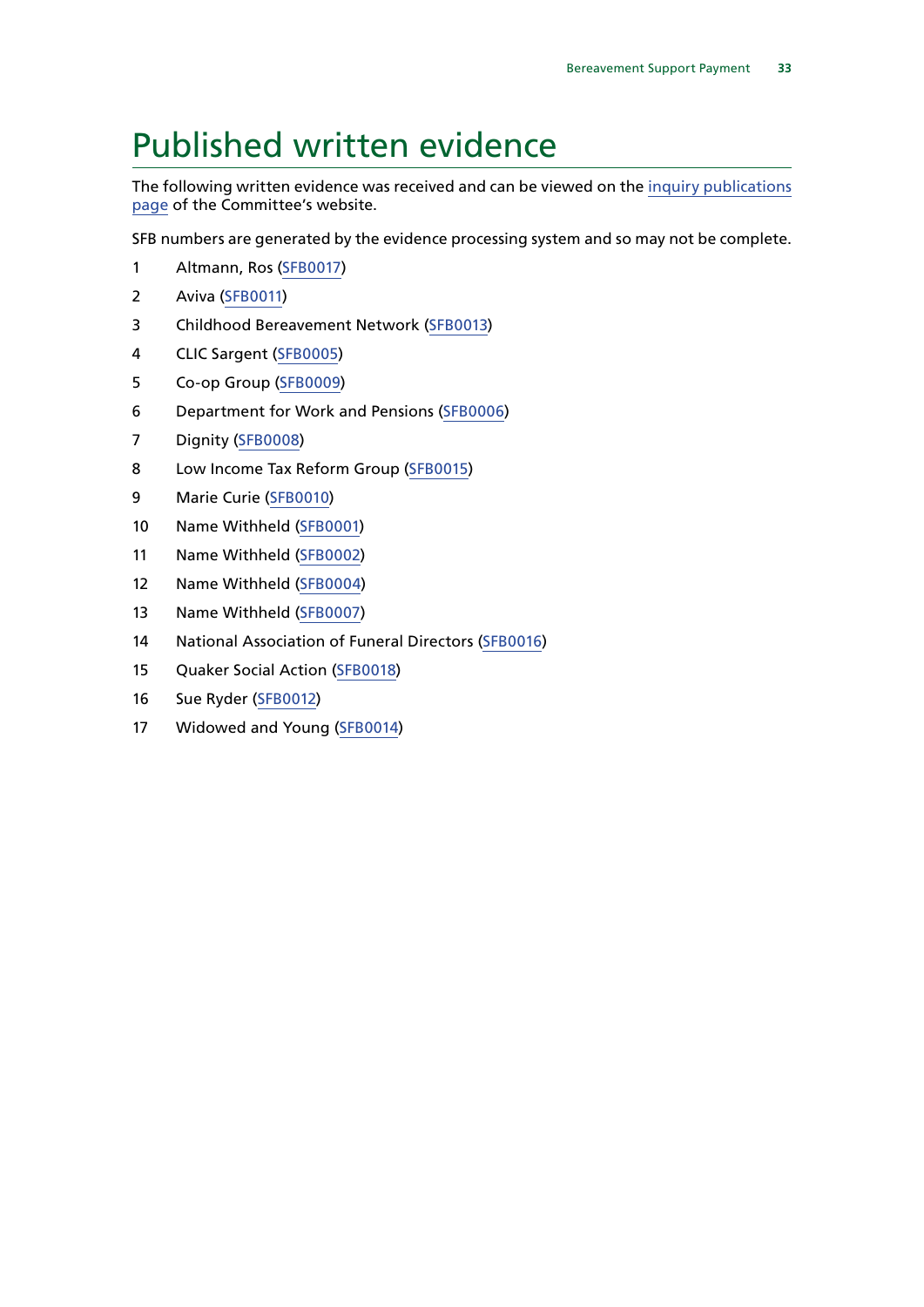## <span id="page-35-0"></span>List of Reports from the Committee during the current Parliament

All publications from the Committee are available on the [publications page](https://www.parliament.uk/business/committees/committees-a-z/commons-select/work-and-pensions-committee/publications/) of the Committee's website.

#### **Session 2017–19**

| <b>First Report</b>          | Universal Credit: the six week wait                                                               | <b>HC336</b>   |
|------------------------------|---------------------------------------------------------------------------------------------------|----------------|
| <b>Second Report</b>         | A framework for modern employment                                                                 | <b>HC 352</b>  |
| <b>Third Report</b>          | Protecting pensions against scams: priorities<br>for the Financial Guidance and Claims Bill       | <b>HC 404</b>  |
| Fourth Report                | PIP and ESA assessments: claimant experiences                                                     | <b>HC 355</b>  |
| <b>Fifth Report</b>          | Universal Credit Project Assessment Reviews                                                       | <b>HC 740</b>  |
| Sixth Report                 | <b>British Steel Pension Scheme</b>                                                               | <b>HC 828</b>  |
| Seventh Report               | PIP and ESA assessments                                                                           | <b>HC 829</b>  |
| Eighth Report                | European Social Fund                                                                              | <b>HC 848</b>  |
| Ninth Report                 | Pensions freedoms                                                                                 | <b>HC 917</b>  |
| <b>Tenth Report</b>          | Assistive technology                                                                              | <b>HC 673</b>  |
| <b>Eleventh Report</b>       | Universal Credit: supporting self-employment                                                      | <b>HC 997</b>  |
| <b>Twelfth Report</b>        | Carillion                                                                                         | <b>HC 769</b>  |
| Fourteenth Report            | Appointment of Professor Sir Ian Diamond<br>as Chair of the Social Security Advisory<br>Committee | <b>HC 971</b>  |
| <b>Fifteenth Report</b>      | The Motability Scheme                                                                             | <b>HC 847</b>  |
| Sixteenth Report             | Collective defined contribution pensions                                                          | <b>HC 580</b>  |
| Seventeenth Report           | <b>Universal Credit and Domestic abuse</b>                                                        | <b>HC 1166</b> |
| <b>Eighteenth Report</b>     | Universal Support                                                                                 | <b>HC 1667</b> |
| Nineteenth Report            | <b>Benefit Sanctions</b>                                                                          | <b>HC 955</b>  |
| <b>Twentieth Report</b>      | Universal Credit: managed migration                                                               | <b>HC 1762</b> |
| <b>Twenty First Report</b>   | Universal Credit: support for disabled people                                                     | <b>HC 1770</b> |
| <b>Twenty-Second Report</b>  | Universal Credit: Childcare                                                                       | <b>HC 1771</b> |
| <b>Twenty-Third Report</b>   | Two-child limit                                                                                   | <b>HC 1540</b> |
| <b>Twenty-Fourth Report</b>  | The benefit cap                                                                                   | <b>HC 1477</b> |
| <b>Twenty-Fifth Report</b>   | Universal Credit: childcare: Government<br>Response to the Committee's Twenty-Second<br>Report    | <b>HC 2078</b> |
| <b>Twenty-Sixth Report</b>   | Universal Credit: tests for managed migration                                                     | HC 2091        |
| <b>Twenty-Seventh Report</b> | Universal Credit: natural migration                                                               | <b>HC 1884</b> |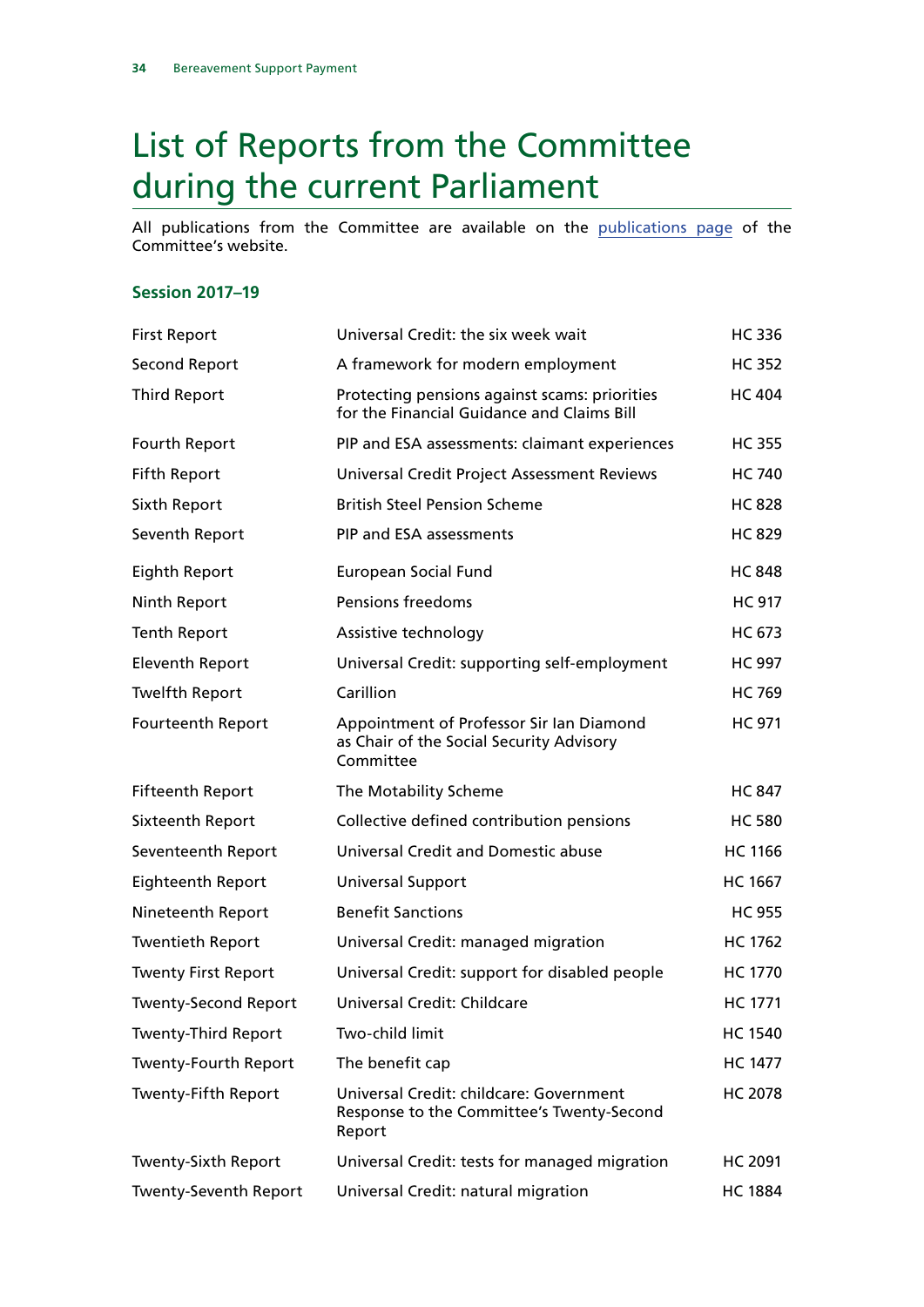| <b>Twenty-Eighth Report</b>      | Welfare safety net                                                                                                                                                                                           | <b>HC 1539</b> |
|----------------------------------|--------------------------------------------------------------------------------------------------------------------------------------------------------------------------------------------------------------|----------------|
| <b>Twenty-Ninth Report</b>       | Pension costs and transparency                                                                                                                                                                               | <b>HC 1476</b> |
| <b>Thirtieth Report</b>          | <b>Overpayments of Carer's Allowance</b>                                                                                                                                                                     | <b>HC 1772</b> |
| <b>Thirty-First Report</b>       | Welfare policy in Northern Ireland                                                                                                                                                                           | <b>HC 2100</b> |
| <b>First Special Report</b>      | <b>Child Maintenance Service: Government's</b><br>Response to the Committee's Fourteenth<br>Report of Session 2016-17                                                                                        | <b>HC 354</b>  |
| <b>Second Special Report</b>     | Self-employment and the gig economy:<br>Government Response to the Committee's<br>Thirteenth Report of Session 2016-17                                                                                       | <b>HC 644</b>  |
| <b>Third Special Report</b>      | Disability employment gap: Government<br>Response to the Committee's Seventh Report<br>of Session 2016-17                                                                                                    | <b>HC 652</b>  |
| <b>Fourth Special Report</b>     | Victims of modern slavery: Government<br>Response to the Committee's Twelfth Report<br>of Session 2016-17                                                                                                    | <b>HC 672</b>  |
| <b>Fifth Special Report</b>      | <b>Employment Opportunities for Young People:</b><br>Government response to the Committee's<br>Ninth Report of Session 2016-17                                                                               | <b>HC 872</b>  |
| <b>Sixth Special Report</b>      | Protecting pensions against scams: priorities<br>for the Financial Guidance and Claims Bill:<br>Government Response to the Committee's<br><b>Third Report</b>                                                | <b>HC 858</b>  |
| Seventh Special Report           | A framework for modern employment:<br>Government response to the Second Report of<br>the Work and Pensions Committee and First<br>Report of the Business, Energy and Industrial<br><b>Strategy Committee</b> | <b>HC 966</b>  |
| <b>Eighth Special Report</b>     | PIP and ESA assessments: Government<br>Response to the Committee's Seventh Report                                                                                                                            | <b>HC 986</b>  |
| <b>Ninth Special Report</b>      | <b>British Steel Pension Scheme: The Pensions</b><br>Regulator Response to the Committee's Sixth<br>Report                                                                                                   | <b>HC 987</b>  |
| <b>Tenth Special Report</b>      | Pension freedoms: Government response to<br>the Committee's Ninth Report                                                                                                                                     | HC 1231        |
| <b>Eleventh Special Report</b>   | Carillion: Responses from Interested Parties to<br>the Committee's Twelfth Report                                                                                                                            | <b>HC 1392</b> |
| <b>Twelfth Special Report</b>    | Universal Credit: supporting self employment:<br>Government Response to the Committee's<br><b>Eleventh Report</b>                                                                                            | <b>HC 1420</b> |
| <b>Thirteenth Special Report</b> | <b>Employment Support for Carers: Government</b><br>Response to the Committee's Thirteenth<br>Report                                                                                                         | <b>HC 1463</b> |
| <b>Fourteenth Special Report</b> | Carillion: Government Response to the<br><b>Committee's Twelfth Report</b>                                                                                                                                   | <b>HC 1456</b> |